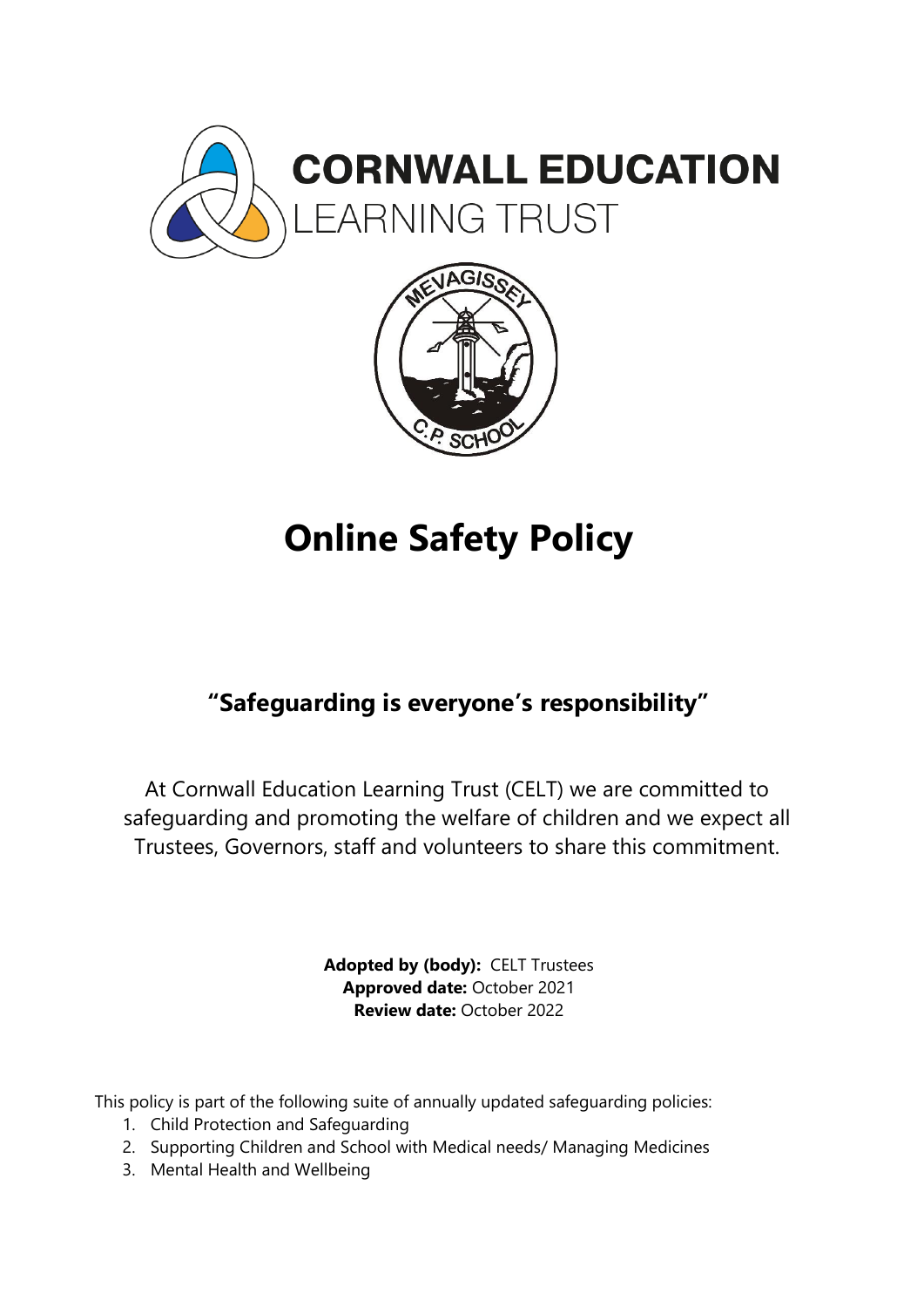# **4. Online Safety**

- 5. Peer on Peer Abuse
- 6. Attendance
- 7. Staff Code of Conduct
- 8. Whistleblowing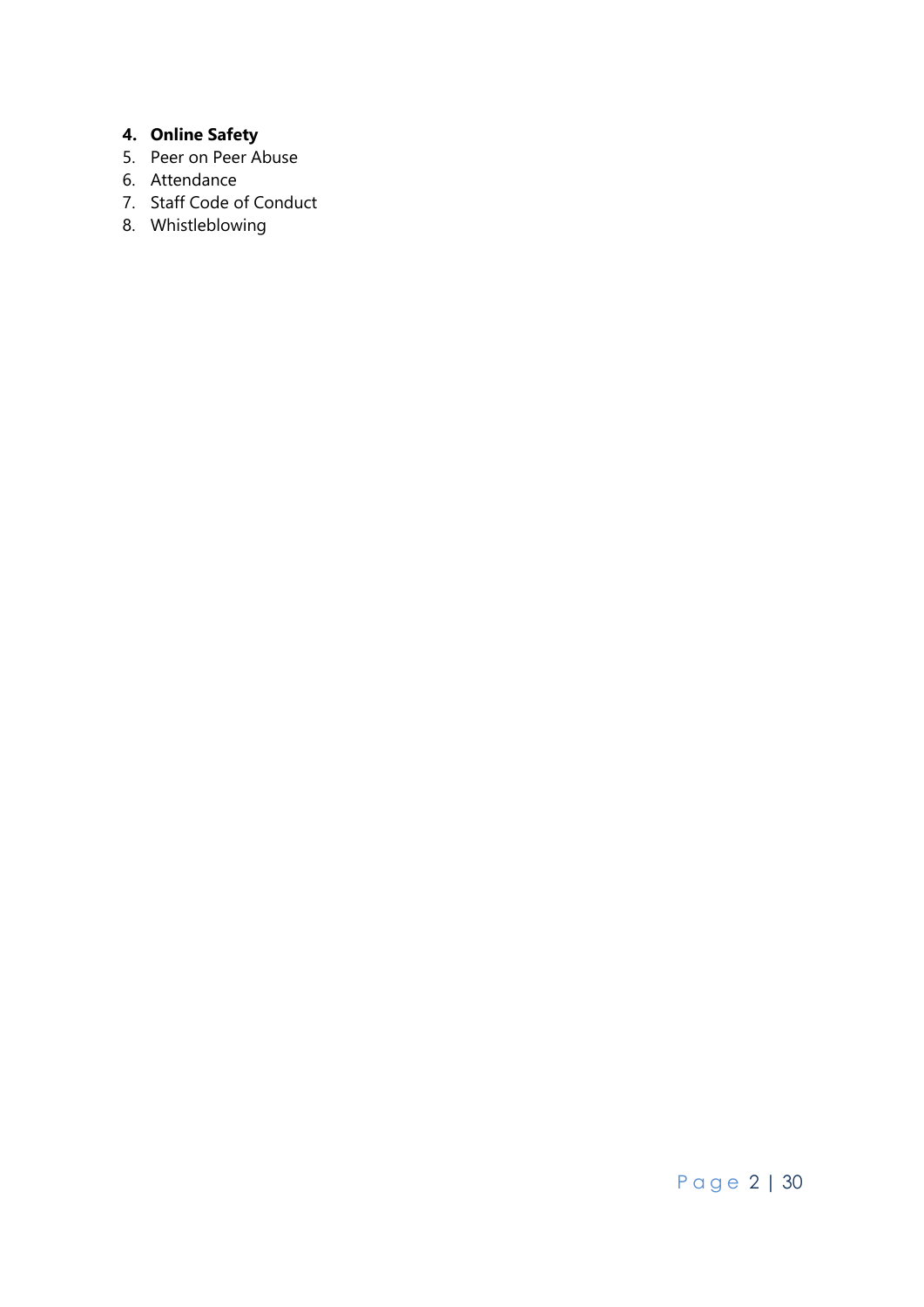# Contents

| Reviewing and evaluating online safety and ensuring good practice5                     |  |
|----------------------------------------------------------------------------------------|--|
|                                                                                        |  |
|                                                                                        |  |
| Who does online safety affect, who is responsible for online safety and what are their |  |
|                                                                                        |  |
|                                                                                        |  |
|                                                                                        |  |
|                                                                                        |  |
|                                                                                        |  |
|                                                                                        |  |
|                                                                                        |  |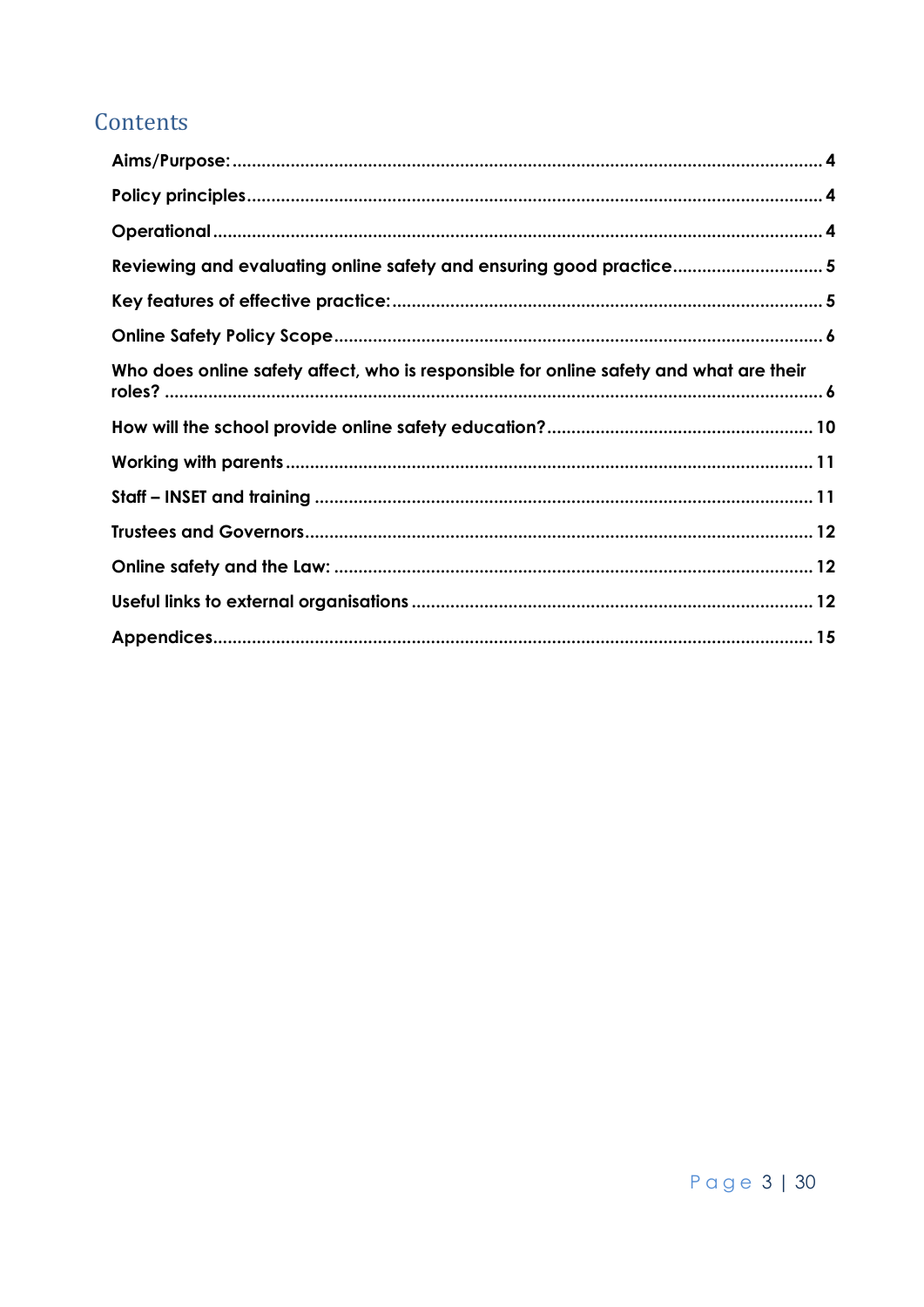#### <span id="page-3-0"></span>**Aims/Purpose:**

To give all staff clear guidance to secure a safe and informed environment where IT and the internet are used responsibly to promote and enhance pupils' learning. This policy is designed to promote safe and responsible conduct from all users across CELT.

#### <span id="page-3-1"></span>**Policy principles**

- The Trust *Online Safety Policy* aims to create an environment where pupils, staff, parents, Trustees, Governors and the wider school community work together to inform each other of ways to use the Internet responsibly, safely and positively.
- Internet technology helps pupils learn creatively, effectively and encourages collaborative learning and the sharing of good practice amongst all school stakeholders. The *Online Safety Policy* encourages appropriate and safe conduct and behaviour when achieving this.
- Pupils, staff and all other users of school-related technologies will work together to agree standards and expectations relating to usage in order to promote and ensure good behaviour.
- These agreements and their implementation will promote positive behaviour which can transfer directly into each pupil's adult life and prepare them for experiences and expectations in the workplace.
- The policy is not designed to be a blacklist of prohibited activities, but instead a list of areas to discuss, teach and inform, in order to develop positive behaviour and knowledge, leading to a safer internet usage and year-on-year improvement and measurable impact on online safety. It is intended that the positive effects of the policy will be seen online and offline, in school and at home, and ultimately beyond school and into the workplace.
- *Keeping Children Safe in Education* (2021) categorises the issues into four areas of risk:
	- **Content:** being exposed to illegal, inappropriate or harmful material; for example, pornography, fake news, racist or radical and extremist views;
	- **Contact:** being subjected to harmful online interaction with other users; for example, commercial advertising as well as adults posing as children or young adults; and
	- **Conduct:** personal online behaviour that increases the likelihood of, or causes harm; for example, making, sending and receiving explicit images, or online bullying.
	- **Commerce** risks such as online gambling, inappropriate advertising, phishing and or financial scams. If you feel your pupils, students or staff are at risk, please report it to the Anti-Phishing Working Group (https://apwg.org/).

#### <span id="page-3-2"></span>**Operational**

Each CELT school has a Designated Lead member of staff for online safety, with additional nominated staff members as appropriate. There is also a Designated Governor Lead. At each school, and on the associated website, the following information will be displayed: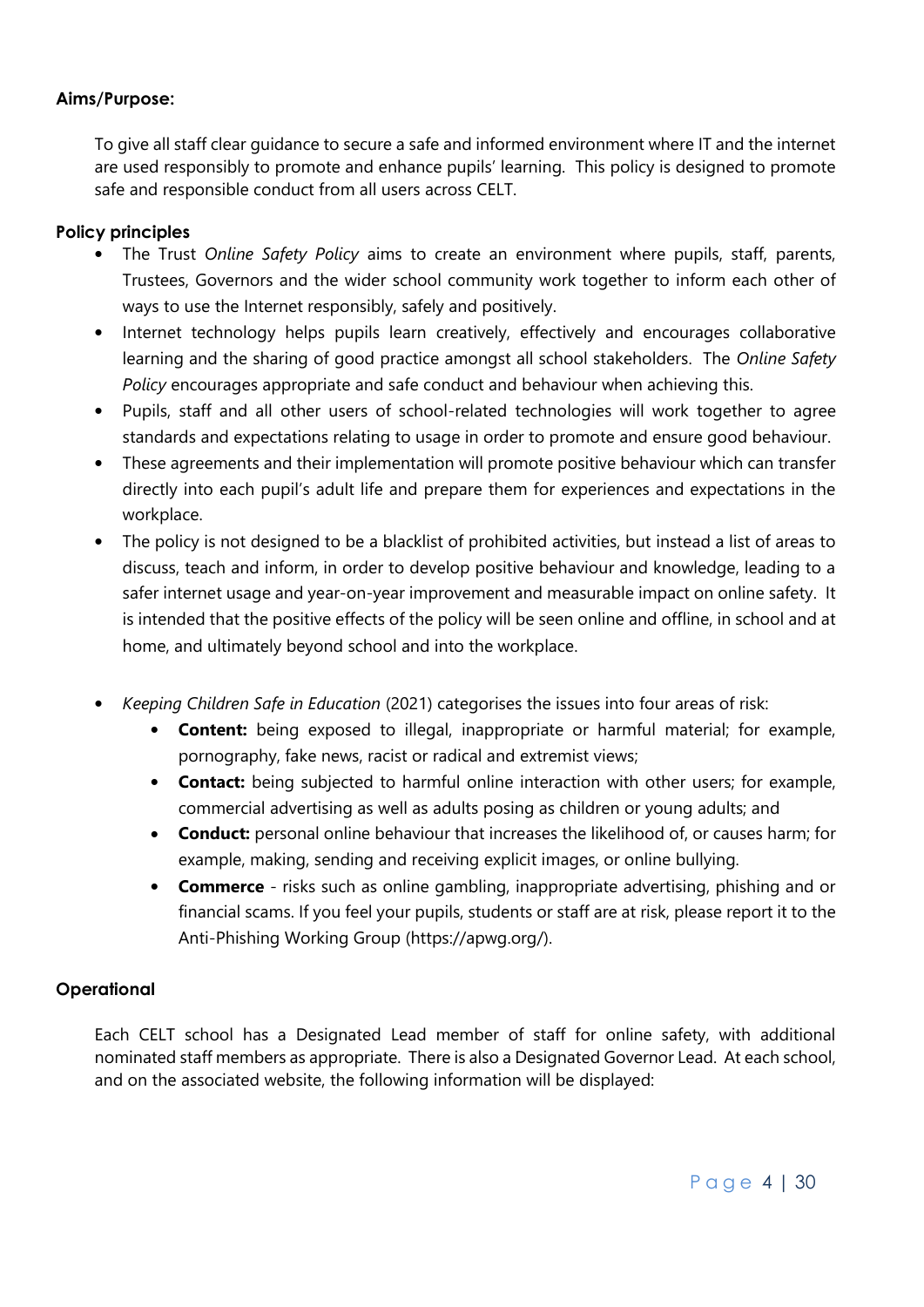| <b>Key Personnel</b>                                                                                                                                                              |
|-----------------------------------------------------------------------------------------------------------------------------------------------------------------------------------|
| The Designated Safeguarding Lead (DSL) is: Stewart Gynn                                                                                                                           |
| Contact details: email: head@mevagisseysch.org Telephone: 01726 843522                                                                                                            |
| <b>The Deputy DSLs are:</b> Jo Bailey, Suzanne Le-Doux-Lucas, Verity Oliver<br>Contact details:                                                                                   |
| senmevlux@celtrust.org,<br>jbaileymevagisseysch.org,<br>email:                                                                                                                    |
| voliver@mevagisseysch.org Telephone: 01726 843522                                                                                                                                 |
| The Online safety Co-ordinator is: Stewart Gynn<br>Contact details: email: head@mevagisseysch.org Telephone: 01726 843522<br>The nominated Safeguarding Governor is: Annie Butler |
| Contact details: email: abutler@gov.celtrust.org                                                                                                                                  |
| <b>The Head is: Stewart Gynn</b>                                                                                                                                                  |
| Contact details: email: head@mevagisseysch.org Telephone: 01726 843522                                                                                                            |
| The Chair of Governors is: Sandra Beardsmore                                                                                                                                      |
| Contact details: email: sbeardsmore@gov.celtrust.org                                                                                                                              |

#### <span id="page-4-0"></span>**Reviewing and evaluating online safety and ensuring good practice**

#### <span id="page-4-1"></span>**Key features of effective practice:**

- All staff understand online safety issues.
- Online safety is a school priority.
- Trustees, Governors, leaders and staff understand the importance of online safety and recognise the potential impact of online activity on children's mental health.
- Training in online safety is audited and provided to all staff. Members of staff within CELT have received accredited online safety training.
- Clear and transparent procedures exist for monitoring, logging, reporting incidents, evaluating, improving and measuring the impact of online safety practices. All staff, parents, pupils, Trustees and Governors know how to report an online safety incident as a safeguarding concern.
- The school uses recognised and accredited CELT providers for Internet provision and filtering.
- The *Online Safety Policy* is closely integrated with relevant policies and procedures relating to child protection, safeguarding, acceptable use, anti-bullying, anti-radicalisation and behaviour.
- The acceptable use policy agreements have been developed with, signed by, and agreed to by all users of school IT systems – pupils, parents, staff, Trustees, Governors, visitors and external contractors.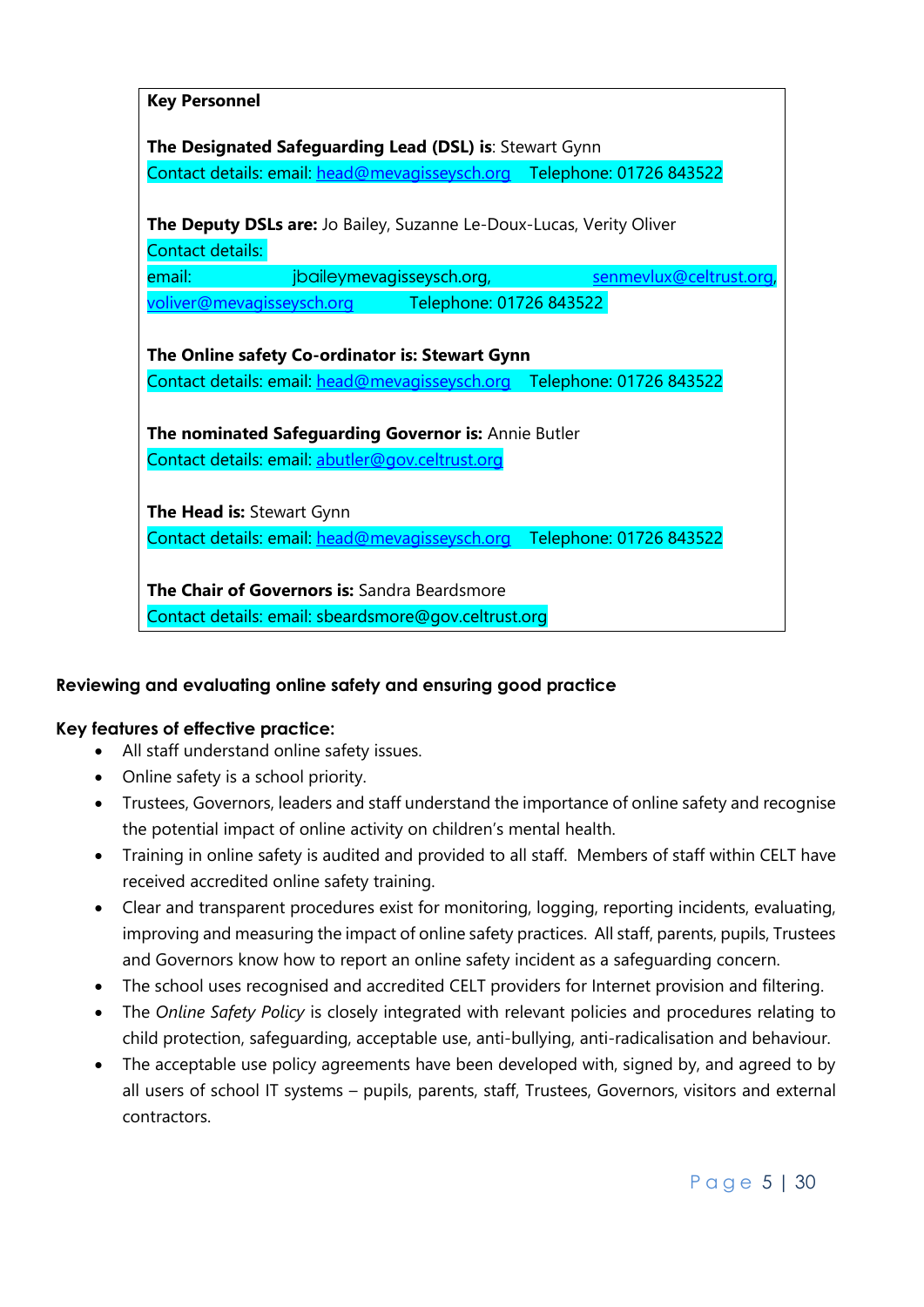- The school promotes a real-world, responsible and positive outlook towards Digital Literacy and Citizenship and online safety aimed at preparing pupils for expected standards of behaviour in adult life and the workplace.
- The school relies on Government, DfE, National College for Teaching & Leadership and ICO guidance and documentation with regard to Data Protection, data storage and privacy compliance.

# <span id="page-5-0"></span>**Online Safety Policy Scope**

- The school *Online Safety Policy* and agreements apply to all pupils, staff, support staff and members of the wider school community who use, have access to or maintain school and schoolrelated internet, computer systems and mobile technologies internally and externally.
- The school will make reasonable use of relevant legislation and guidelines to effect positive behaviour regarding ICT and Internet usage both on and off the school site. This will include imposing rewards and sanctions for behaviour and sanctions for inappropriate behaviour around Online safety – as defined as regulation of student behaviour under the Education and Inspections Act 2006.
- 'In Loco Parentis' provision under the Children Act 1989 also allows the school to report and act on instances of cyber bullying, abuse, harassment (including sexual harassment), malicious communication and grossly offensive material; including reporting to the police, social media websites, and hosting providers on behalf of pupils.

# **The** *Online Safety Policy* **covers the use of:**

- School-based ICT systems and equipment.
- School-based intranet and networking.
- School-related external internet, including but not exclusively, extranet, e-learning platforms, blogs, social media websites.
- External access to internal school networking, such as webmail, network access, file-serving (document folders) and printing.
- School ICT equipment off-site, for example staff laptops, digital cameras, mobile phones, tablets.
- Pupil and staff personal ICT equipment when used in school and which makes use of school networking, file-serving or internet facilities.
- Tablets, mobile phones, devices and laptops when used on the school site.

# <span id="page-5-1"></span>**Who does online safety affect, who is responsible for online safety and what are their roles?**

#### **Senior Leaders and online safety lead:**

 CELT is responsible for determining, evaluating and reviewing online safety policies to encompass teaching and learning.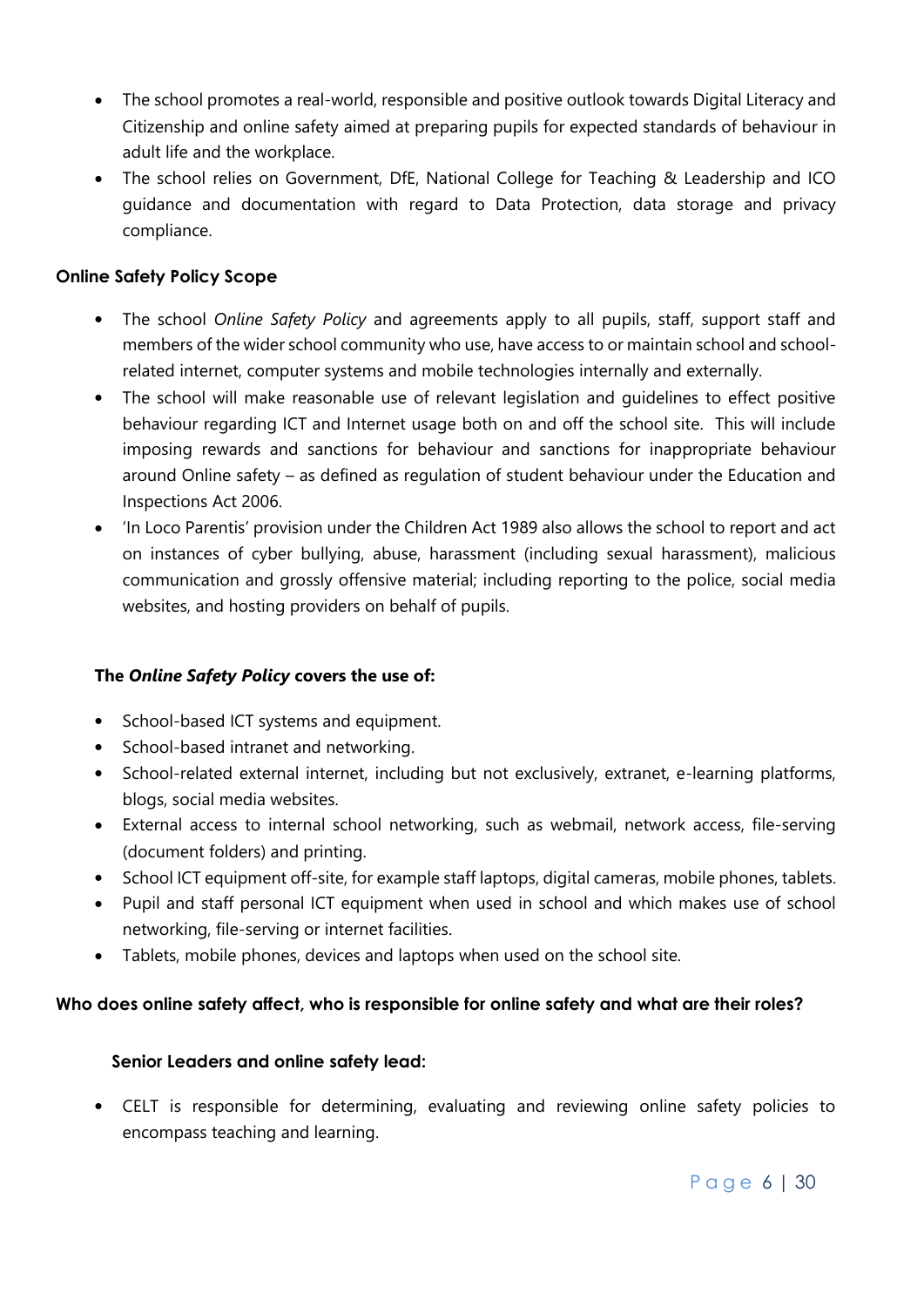- Each CELT school will monitor the use of its IT equipment and facilities by pupils, staff and visitors, and agreed criteria for acceptable use by pupils, school staff and Governors of internet capable equipment for school-related purposes or in situations which will impact on the reputation of the school, and/or on school premises.
- The *Online Safety Policy* is a result of a continuous cycle of evaluation and review based on new initiatives, and partnership discussion with outside organisations; technological and Internet developments, current government guidance and school-related online safety incidents.
- The policy development cycle develops good practice within the teaching curriculum and wider pastoral curriculum. Regular assessment of strengths and weaknesses help determine INSET provision for staff and Governors and guidance provided to parents, pupils and local partnerships.
- Online safety provision is always designed to encourage positive behaviours and practical realworld strategies for all members of the school and wider school community.

# **The School Online Safety Coordinator:**

- The school has a designated Online Safety Coordinator Stewart Gynn, who reports to the SLT and Governors and coordinates online safety provision across the school and wider school community. The Online Safety Coordinator liaises with SLT, the schools Designated Safeguarding Lead (DSL) and other senior managers as required.
- The school Online Safety Coordinator is responsible for online safety issues on a day-to-day basis and also liaises with Trust contacts and the CELT IT team.
- The school Online Safety Coordinator maintains a log of submitted online safety reports and incidents.
- The school Online Safety Coordinator audits and assesses INSET requirements for staff, support staff and Governor online safety training, and ensures that all staff are aware of their responsibilities and the school's online safety procedures. The coordinator is also the first port of call for staff requiring advice on online safety matters.
- Although all staff are responsible for upholding the school *Online Safety Policy* and safer internet practice, the Online Safety Coordinator, the DSL and SLT are responsible for monitoring internet usage by pupils and staff, and on school machines, such as laptops.
- The Online Safety Coordinator is responsible for promoting best practice in online safety within the wider school community, including providing and being a source of information for parents and partner stakeholders.
- The school Online Safety Coordinator (along with IT support) should be involved in any risk assessment of new technologies, services or software to analyse any potential risks.

#### **Trustees' and Governors' responsibility for online safety:**

• The Safequarding Governor is responsible for online safety, and the school Online Safety Coordinator will liaise directly with the Governor with regard to reports on online safety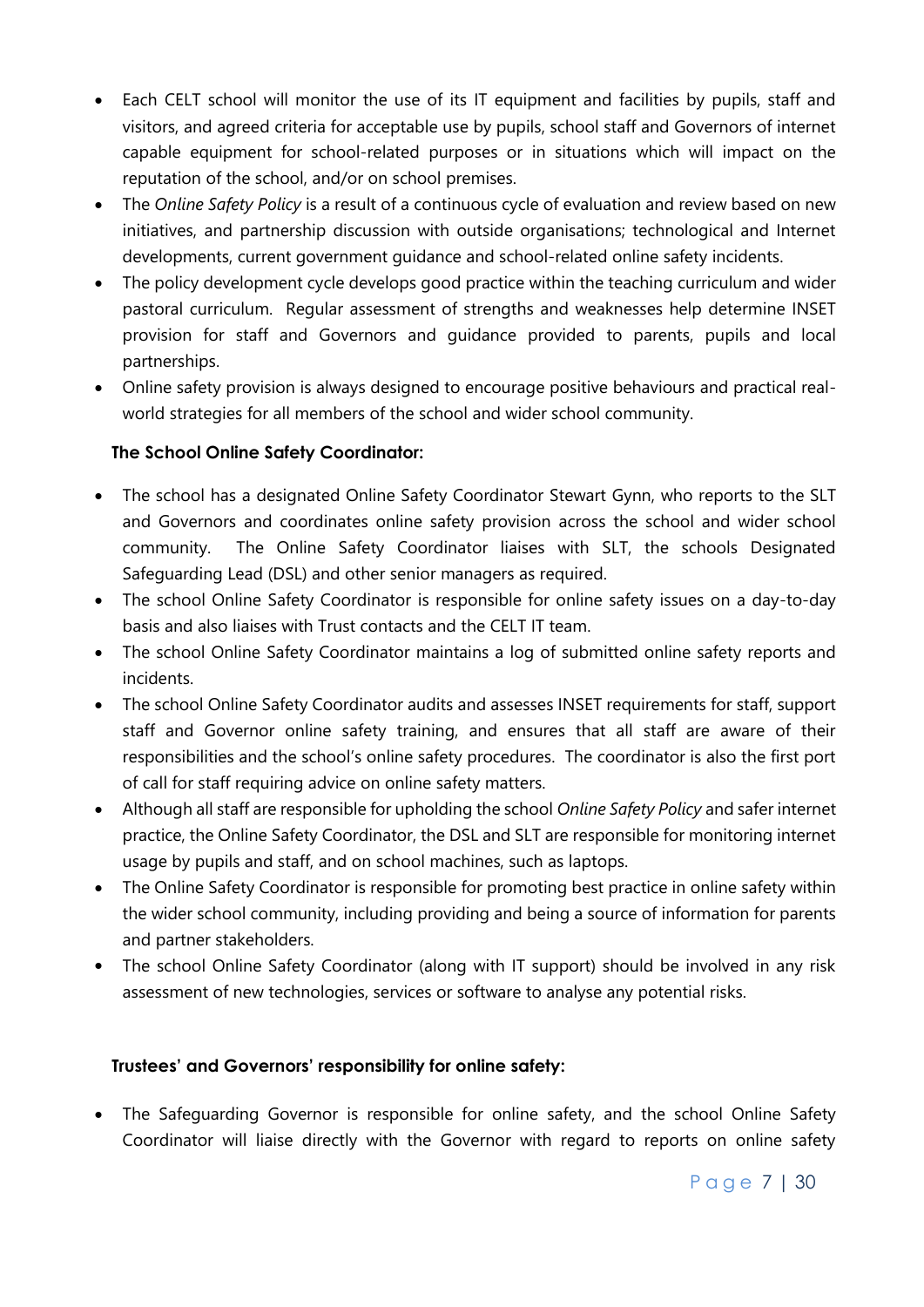effectiveness, incidents, monitoring, evaluation and developing and maintaining links with local stakeholders and the wider school community.

#### **IT support staff and external contractors:**

- CELT IT support staff and technicians are responsible for maintaining the school's networking, IT infrastructure and hardware. They are aware of current thinking and trends in IT security and ensure that the school system, particularly file-sharing and access to the internet is secure. The team ensure that all reasonable steps have been taken to ensure that systems are not open to abuse or unauthorised external access, with particular regard to external logins and wireless networking.
- External contractors, such as Classcharts, website designers/hosts/maintenance contractors should be made fully aware of and agree to the school's *Online Safety Policy*. Where contractors have access to sensitive school information and material covered by the GDPR, for example on school website or email provision.

#### **Teaching and teaching support staff:**

- Teaching and learning support staff need to ensure that they are aware of the current school *Online Safety Policy*, practices and associated procedures for reporting online safety incidents.
- Teaching and learning support staff will be provided with an online safety induction as part of the overall staff induction procedures.
- All staff need to ensure that they have read, understood and signed (thereby indicating an agreement) the acceptable use policies (See appendices) and code of conduct relevant to internet and computer use in school.
- All staff need to follow the school's social media guidance, in regard to external off-site use, personal use (mindful of not bringing the school into disrepute), possible contractual obligations, and conduct on Internet school messaging or communication platforms, for example email, VLE messages and forums and the school website.
- All teaching staff need to rigorously monitor pupil internet and computer usage in line with the policy. This also includes the use of personal technology such as cameras, phones and other gadgets on the school site.
- Teaching staff should promote best practice regarding avoiding copyright infringement and plagiarism.
- Be aware of online propaganda and help pupils with critical evaluation of online materials.
- Internet usage and suggested websites should be pre-vetted in lesson planning.
- If using their personal device in school, they comply with the school's acceptable user agreement.

#### **Designated Safeguarding Lead (DSL):**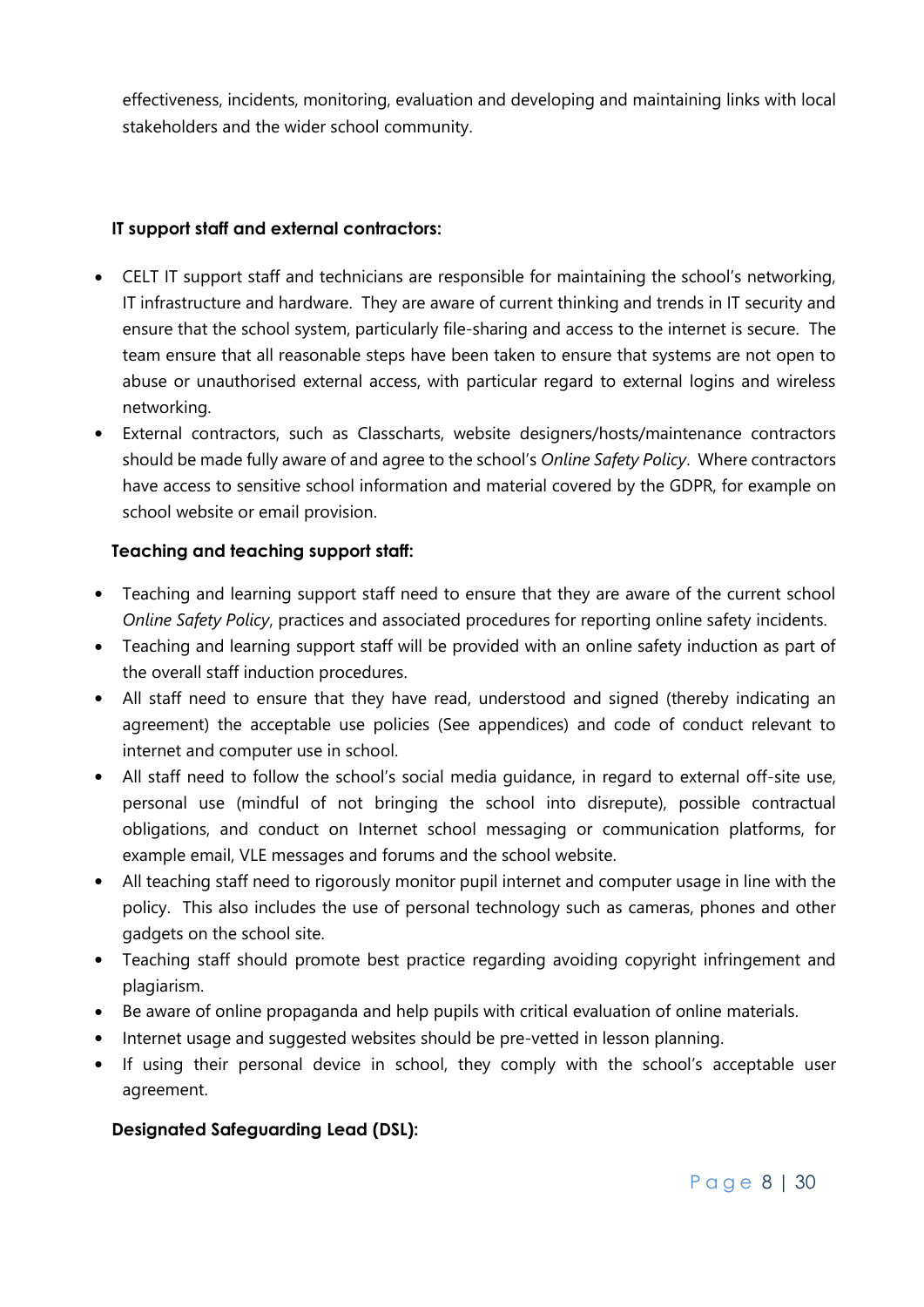- The DSL needs to be trained in specific online safety issues. Accredited training with reference to child protection issues online is advised – for example a CEOP accredited course.
- The DSL needs to be able to differentiate which online safety incidents are required to be reported to CEOP, local Police, LADO, Local Safeguarding Children's Board, Trust Safeguarding Lead, social services and parents/guardians; and also determine whether the information from such an incident should be restricted to nominated members of the leadership team.
- Possible scenarios might include:
	- o Allegations against members of staff.
	- $\circ$  Computer crime for example hacking of school systems.
	- o Allegations or evidence of 'grooming'.
	- o Allegations or evidence of cyber bullying in the form of threats of violence, harassment or a malicious communication.
	- o Producing and sharing of Youth Produced Sexual Imagery (YPSI).
- The DSL needs to ensure that online safety is promoted to parents and carers and the wider community.
- The DSL needs to maintain a record of online safety concerns/incidents and actions taken as part of the schools safeguarding recording structures and mechanisms. They need to also monitor the number of online safety incidents to identify gaps/trends and use this data to response to reflect need.
- Acting 'in loco parentis' and liaising with websites and social media platforms such as Twitter and Facebook to remove instances of illegal material or cyber bullying.

# **Pupils:**

- Pupils need to be aware of how to report online safety incidents in school, and how to use external reporting facilities, such as the Click CEOP button or Childline number.
- Are required to use school Internet and computer systems in agreement with the terms specified in the school Acceptable Use Policies. Pupils are expected to sign the policy to indicate agreement, and/or have their parents/guardians sign on their behalf.
- Pupils need to be aware that school Acceptable Use Policies cover all computer, Internet and mobile technology usage in school, including the use of personal items such as phones.
- Pupils need to be aware that their Internet use out of school on social networking sites such as Instagram is covered under the Acceptable Use Policy if it impacts on the school and/or its staff and pupils in terms of cyber bullying, reputation, YPSI or illegal activities.

At a level that is appropriate to their individual age, ability and vulnerabilities:

- Pupils need to take responsibility for keeping themselves and others safe online.
- Pupils need to take responsibility for their own awareness and learning in relation to the opportunities and risks posed by new and emerging technologies, assessing personal risk and behaving safely and responsibly to limit those risks.

# **Parents and Carers:**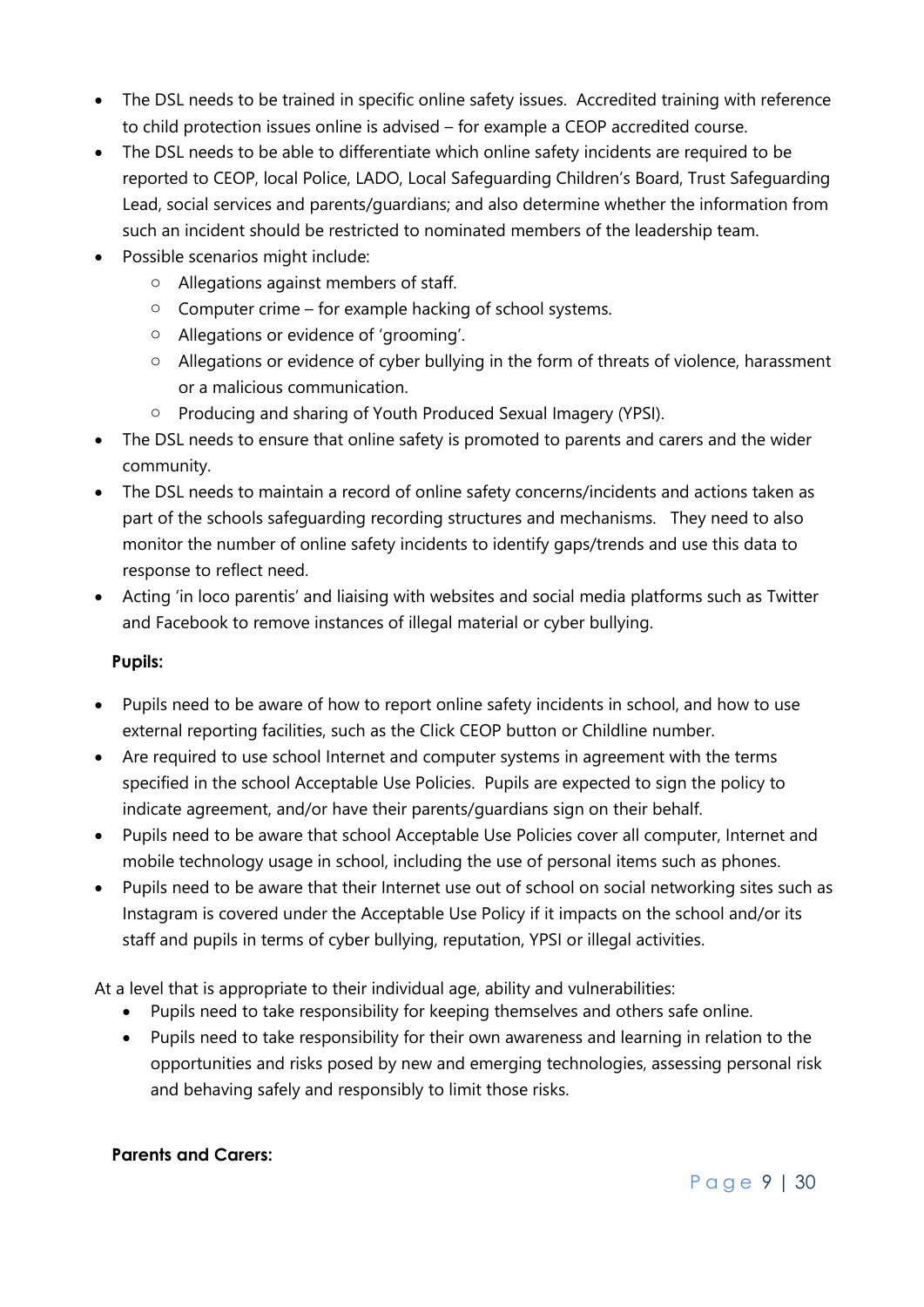- Parents and carers are expected to support the school's stance on promoting good internet behaviour and responsible use of IT equipment and mobile technologies both at school and at home.
- All parents and carers are asked to discuss online safety issues with their children and reinforcing appropriate safe online behaviours at home.
- It is important that parents and carers role model safe and appropriate uses of technology and social media.
- All parents and carers are asked to identify changes in behaviour that could indicate that their child is at risk of harm online and seek help/support from the school, or other appropriate agencies, if they or their child encounters online problems or concerns.
- The school expects parents and guardians to sign the school's Acceptable Use Polices/Home School Agreement, indicating agreement regarding their child's use and also their own use with regard to parental access to school systems such as extranets, websites, forums, social media, online reporting arrangement, questionnaires and the VLE.
- The school will provide opportunities to educate parents with regard to online safety.

# **Other users:**

 External users with significant access to school systems including sensitive information or information held securely under the Data Protection Act should be DBS checked. This includes external contractors who might maintain the school domain name and web hosting – which would facilitate access to cloud file storage, website documents, and email.

# <span id="page-9-0"></span>**How will the school provide online safety education?**

# **Example curriculum opportunities:**

- Online safety as a Computing teaching unit; how to judge the validity of website information (including propaganda on the Internet), how to remove cyber bullying, computer usage and the law, how to spot and remove viruses, why copyright is important.
- Online safety as a PSHE teaching unit: how to deal with cyber bullying, how to report cyber bullying, the social effects of spending too much time online, YPSI and knowing where to go for help.
- Online safety as part of pastoral care form time activities, assemblies, year group presentations, tutorial opportunities.
- Online safety events such as Safer Internet Day and Anti Bullying Week.

# **Particular behaviours which will be addressed might include:**

- Explaining why harmful or abusive images on the Internet might be inappropriate or illegal.
- Explaining why accessing age inappropriate, explicit, pornographic or otherwise unsuitable or illegal videos is harmful and potentially unsafe.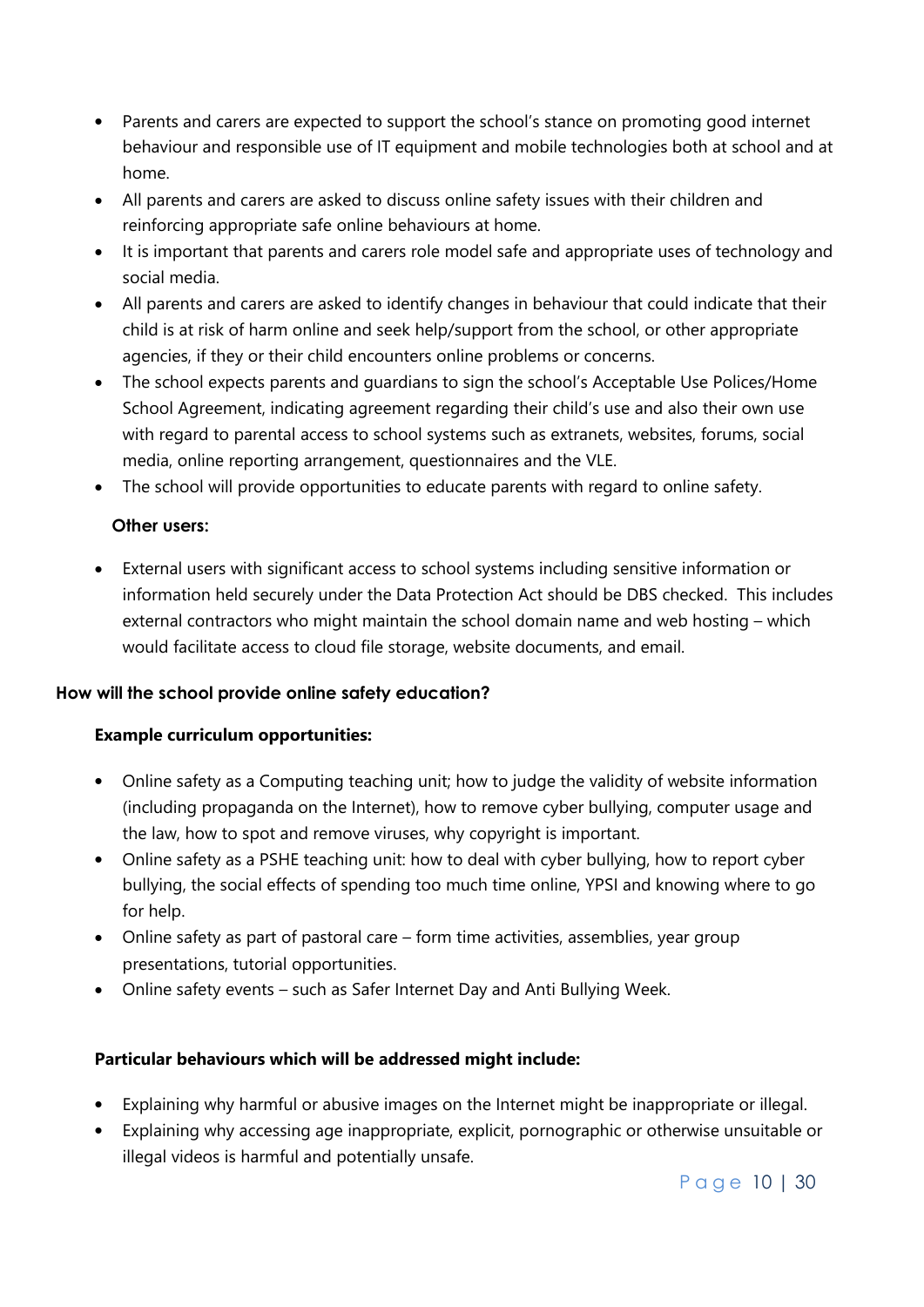- Explaining how accessing and / or sharing other people's personal information or photographs might be inappropriate or illegal.
- Youth Produced Sexual Imagery (YPSI) and online radicalisation.
- Teaching why certain behaviour on the Internet can post an unacceptable level of risk, including talking to strangers on social networking; how to spot an unsafe situation before it escalates, and how illegal practices such as grooming can develop.
- Exploring in depth how cyber bullying occurs, how to avoid it, how to stop it, how to report it and how to deal with the consequences of it.
- Teaching pupils to assess the quality of information retrieved from the Internet, including recognising how reliable, accurate and relevant information is – particularly information obtained from search engines.
- Informing pupils and staff of copyright and plagiarism infringement laws, and potential consequences with regard to copying material for homework and coursework, copying photographs and images on social networking sites, copying material for using in teaching materials, downloading music, video, applications or other software files illegally.
- Encouraging responsible and effective digital literacy skills which extend beyond school and into the workplace.
- The medical and social effects of spending too much time on the Internet, games consoles or computers.

# <span id="page-10-0"></span>**Working with parents**

#### **Example information dissemination opportunities:**

- Online safety information directly delivered to parents: letters, newsletters, website subscribed news emails, the school extranet, learning platform, software Apps, website, school social media sites or VLE.
- Parents Evenings, open days, transition evenings, or other events to take advantage of occasions when there are large numbers of parents in school.
- Twilight courses or a series of presentations run by the school for parents and wider school community stakeholders.

#### <span id="page-10-1"></span>**Staff – INSET and training**

# **Example training and information dissemination opportunities:**

- Online safety information directly delivered to staff: letters, newsletters, website subscribed news emails, the school extranet, learning platform, school social media sites, website or VLE.
- A planned calendar programme of online safety training opportunities to be made available for staff, including on site Inset, whole staff training, online training opportunities (for example Online safety Support courses), external CPD courses, accredited CPD courses, (for example CEOP) and Coordinator training.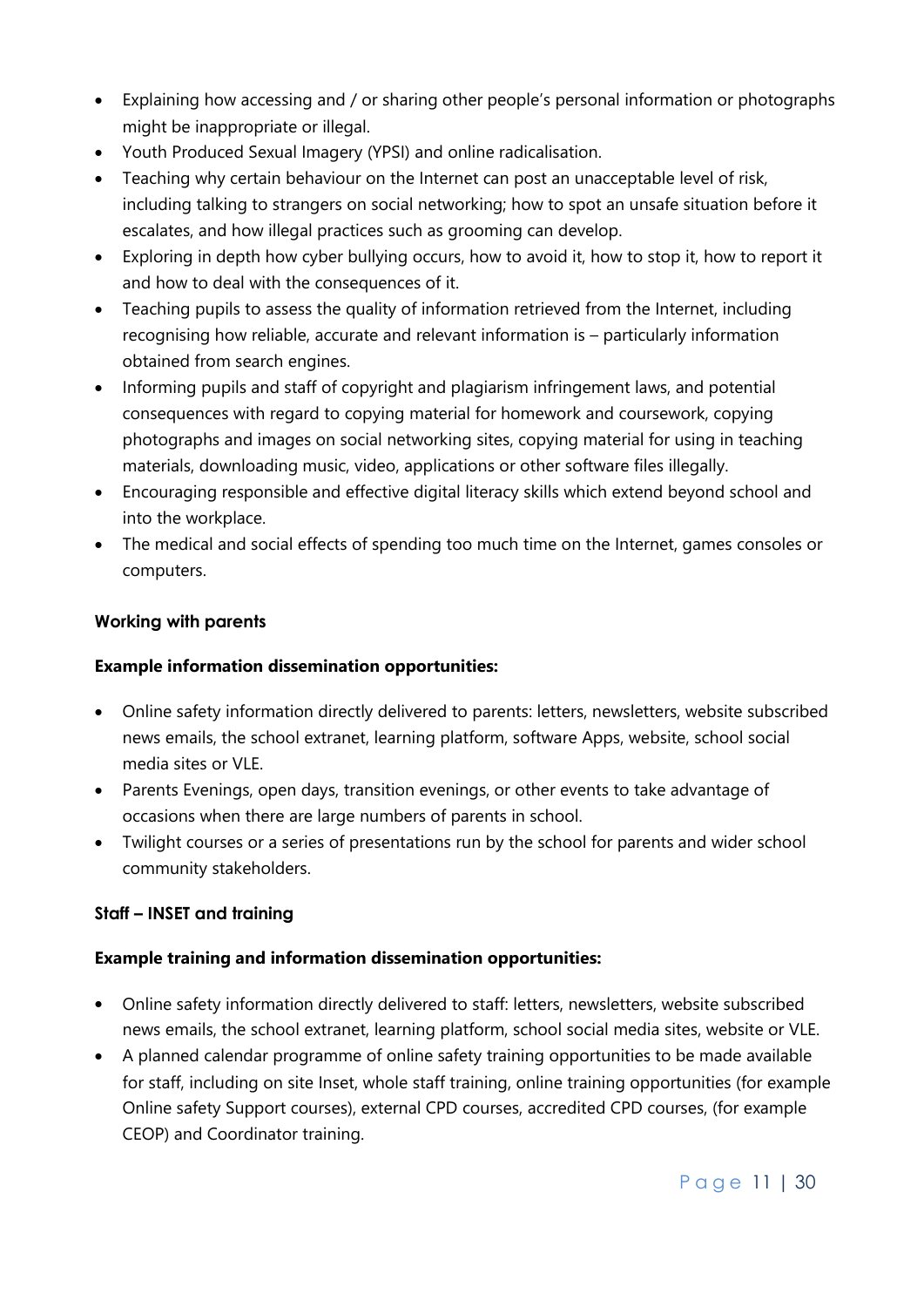- The *Online Safety Policy* will be updated and evaluated by staff at the beginning of each academic year and timetabled into the INSET day schedule.
- The Online Safety Coordinator should be the first port of call for staff requiring online safety advice.

# <span id="page-11-0"></span>**Trustees and Governors**

# **Example training and information dissemination opportunities:**

- Online safety information directly delivered to Governors: letters, newsletters, website subscribed news emails, the school extranet, learning platform, school social media sites or website .
- Open days, or other events to take advantage of occasions when there are large numbers of visitors in school.
- Twilight courses or a series of presentations run by the school for parents and wider school community stakeholders.
- Governors should also be provided access to staff inset training, or specific Governor training provided externally (for example Online safety Support course or by the LA, Trust or Alliance, NAACE online or the National Governors Association.)

#### <span id="page-11-1"></span>**Online safety and the Law:**

Computer Misuse Act 1990, sections 1-3 Data Protection Act 1998 Freedom of Information Act 2000 Communications Act 2003 section 1,2 Protection from Harassment Act 1997 Regulation of Investigatory Powers Act 2000 Copyright, Designs and Patents Act 1988 Racial and Religious Hatred Act 2006 Protection of Children Act 1978 Sexual Offences Act 2003 The Education and Inspections Act 2006 (Headteachers have the power "to such an extent as is reasonable" to regulate the conduct of pupils off site. Also, staff can confiscate mobile phones if they cause disturbance in class/breach the school behaviour policy.)

#### <span id="page-11-2"></span>**Useful links to external organisations**

**Ofsted:** [www.gov.uk/government/publications/school-inspection-handbook](http://www.gov.uk/government/publications/school-inspection-handbook)

**DfE:** [www.gov.uk/government/groups/uk-council-for-child-Internet-safety-ukccis](http://www.gov.uk/government/groups/uk-council-for-child-Internet-safety-ukccis)

#### **CEOP:**

- [www.ceop.police.uk/safety-centre/](http://www.ceop.police.uk/safety-centre/)
- [www.childnet.com/](http://www.childnet.com/)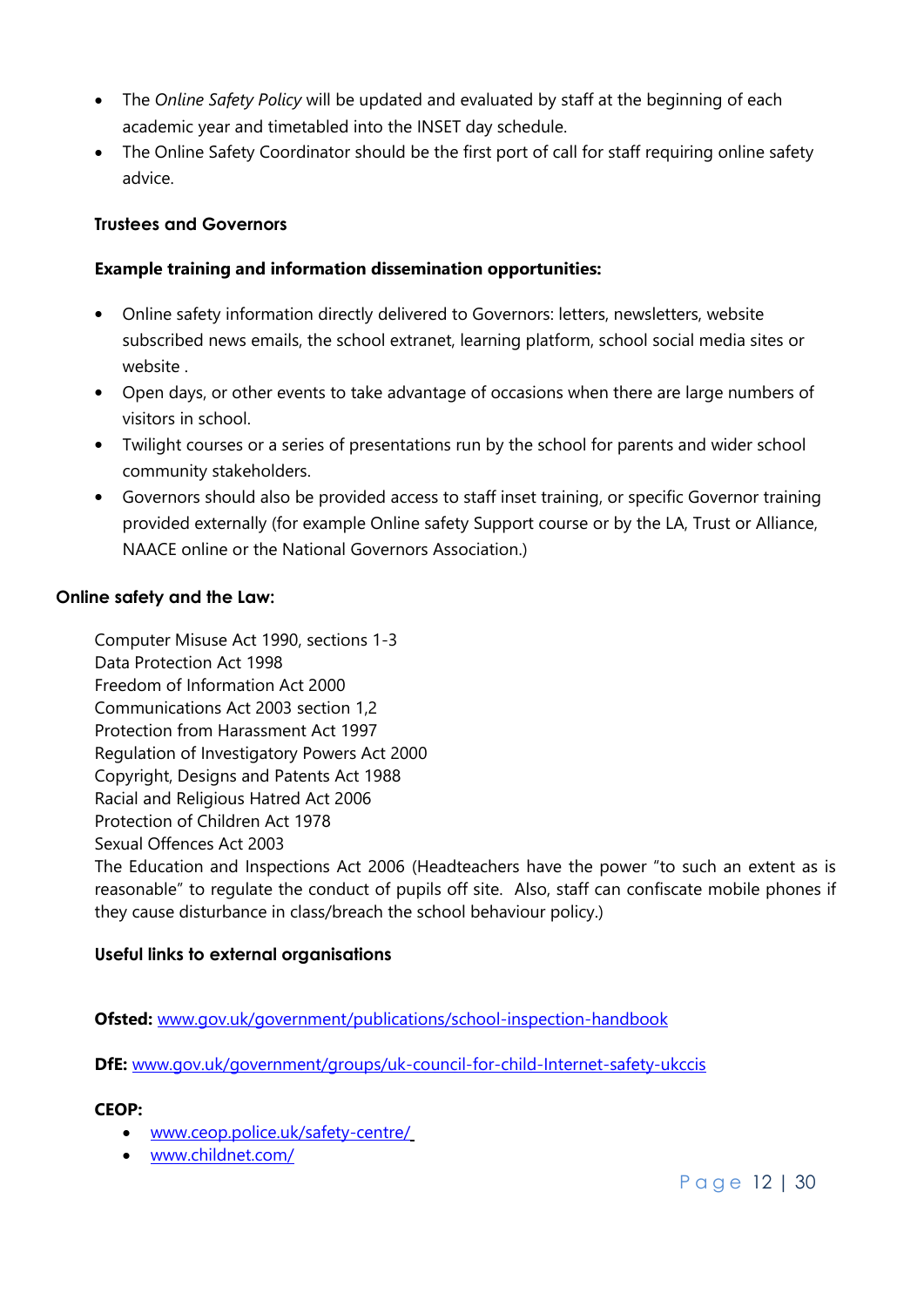#### **UK Safer Internet Centre:**

- [www.saferInternet.org.uk/safer-Internet-day](http://www.saferinternet.org.uk/safer-Internet-day)
- [www.saferInternet.org.uk/](http://www.saferinternet.org.uk/)

#### **Links to training:**

Online safety Support: online refresher training www.online safetysupport.com/online\_training CEOP: [www.ceop.police.uk/training/](http://www.ceop.police.uk/training/)

#### **Movies and presentations:**

[www.swgfl.org.uk/Staying-Safe/online safety-Movies](http://www.swgfl.org.uk/Staying-Safe/e-Safety-Movies) [www.nspcc.org.uk/preventing-abuse/keeping-children-safe/share-aware](http://www.nspcc.org.uk/preventing-abuse/keeping-children-safe/share-aware/?utm_source=google&utm_medium=cpc&utm_campaign=Grant_shareaware2014&utm_term=I_saw_your_willy_nspcc&gclid=CPSfosfS7sYCFU3LtAod7VsPSA&gclsrc=aw.ds)

#### **Other publications:**

• Safer children in a digital world: the report of the Byron Review (PP/D16(7578)/03/08), DCSF and DCMS, 2008;

[http://webarchive.nationalarchives.gov.uk/20100202100434/dcsf.gov.uk/byronreview/.](http://webarchive.nationalarchives.gov.uk/20100202100434/dcsf.gov.uk/byronreview/)

 Ofcom's response to the Byron Review, Ofcom, 2008; [http://stakeholders.ofcom.org.uk/market-data-research/other/telecoms-research/byron/.](http://stakeholders.ofcom.org.uk/market-data-research/other/telecoms-research/byron/)

#### **National Links and Resources for Educational Settings**

- CEOP:
	- [www.thinkuknow.co.uk](http://www.thinkuknow.co.uk/)
	- [www.ceop.police.uk](http://www.ceop.police.uk/)
- Childnet: [www.childnet.com](http://www.childnet.com/)
- Internet Matters: [www.internetmatters.org](http://www.internetmatters.org/)
- Internet Watch Foundation (IWF): [www.iwf.org.uk](http://www.iwf.org.uk/)
- Lucy Faithfull Foundation: [www.lucyfaithfull.org](http://www.lucyfaithfull.org/)
- NSPCC: [www.nspcc.org.uk/onlinesafety](http://www.nspcc.org.uk/onlinesafety)
	- **F** ChildLine: [www.childline.org.uk](http://www.childline.org.uk/)
	- Net Aware: [www.net-aware.org.uk](http://www.net-aware.org.uk/)
- The Marie Collins Foundation: [www.mariecollinsfoundation.org.uk](http://www.mariecollinsfoundation.org.uk/)
- UK Safer Internet Centre: [www.saferinternet.org.uk](http://www.saferinternet.org.uk/)
	- **Professional Online Safety Helpline:** [www.saferinternet.org.uk/about/helpline](http://www.saferinternet.org.uk/about/helpline)
- 360 Safe Self-Review tool for schools: [www.360safe.org.uk](http://www.360safe.org.uk/)

#### **National Links and Resources for Parents/Carers**

- Action Fraud: [www.actionfraud.police.uk](http://www.actionfraud.police.uk/)
- CEOP:
	- **[www.thinkuknow.co.uk](http://www.thinkuknow.co.uk/)**
	- [www.ceop.police.uk](http://www.ceop.police.uk/)
- Childnet: [www.childnet.com](http://www.childnet.com/)
- Get Safe Online: [www.getsafeonline.org](http://www.getsafeonline.org/)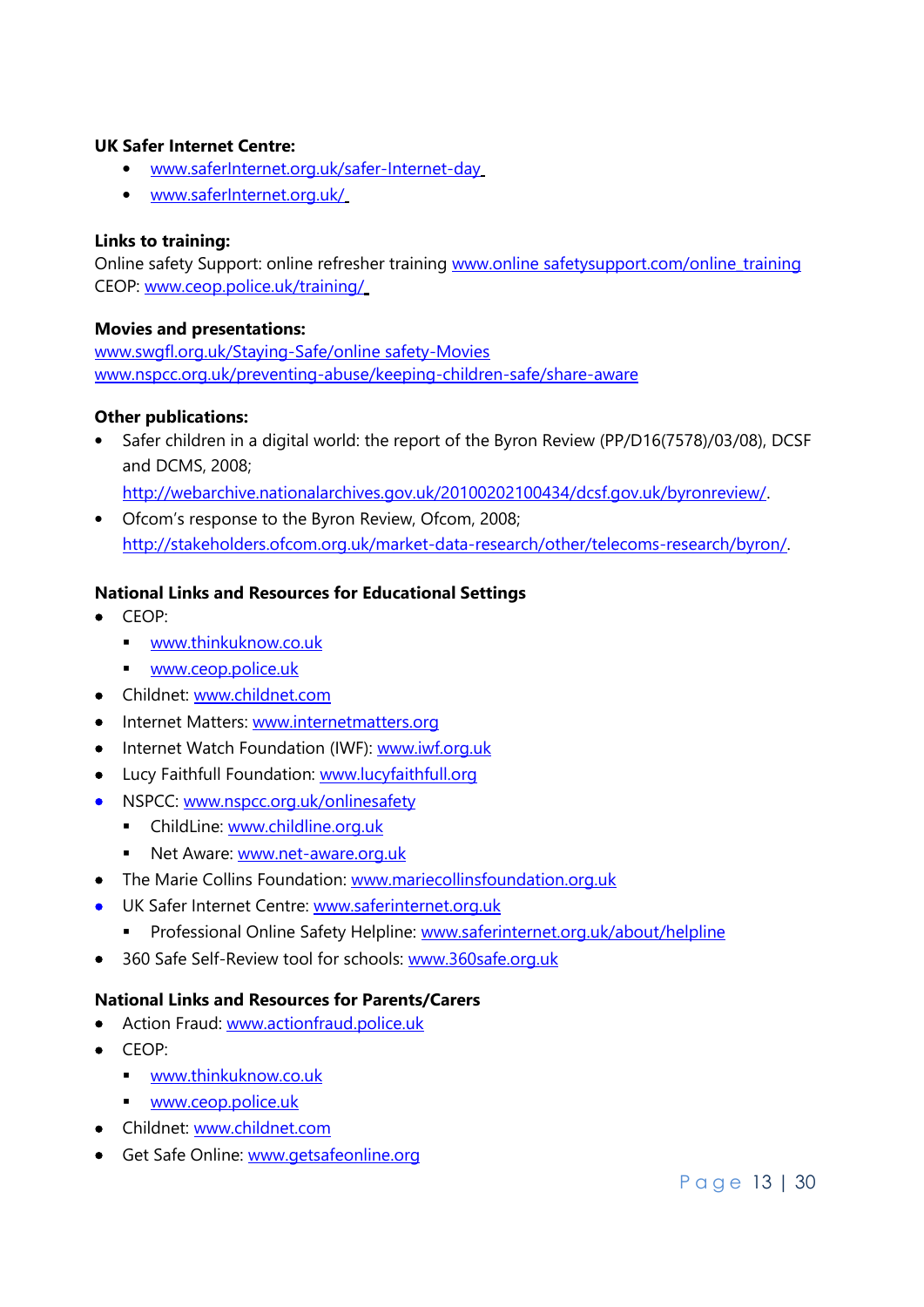- Internet Matters: [www.internetmatters.org](http://www.internetmatters.org/)
- Internet Watch Foundation (IWF): [www.iwf.org.uk](http://www.iwf.org.uk/)
- Lucy Faithfull Foundation: [www.lucyfaithfull.org](http://www.lucyfaithfull.org/)
- NSPCC: [www.nspcc.org.uk/onlinesafety](http://www.nspcc.org.uk/onlinesafety)
	- **-** ChildLine: [www.childline.org.uk](http://www.childline.org.uk/)
	- Net Aware: [www.net-aware.org.uk](http://www.net-aware.org.uk/)
- The Marie Collins Foundation: [www.mariecollinsfoundation.org.uk](http://www.mariecollinsfoundation.org.uk/)
- UK Safer Internet Centre: [www.saferinternet.org.uk](http://www.saferinternet.org.uk/)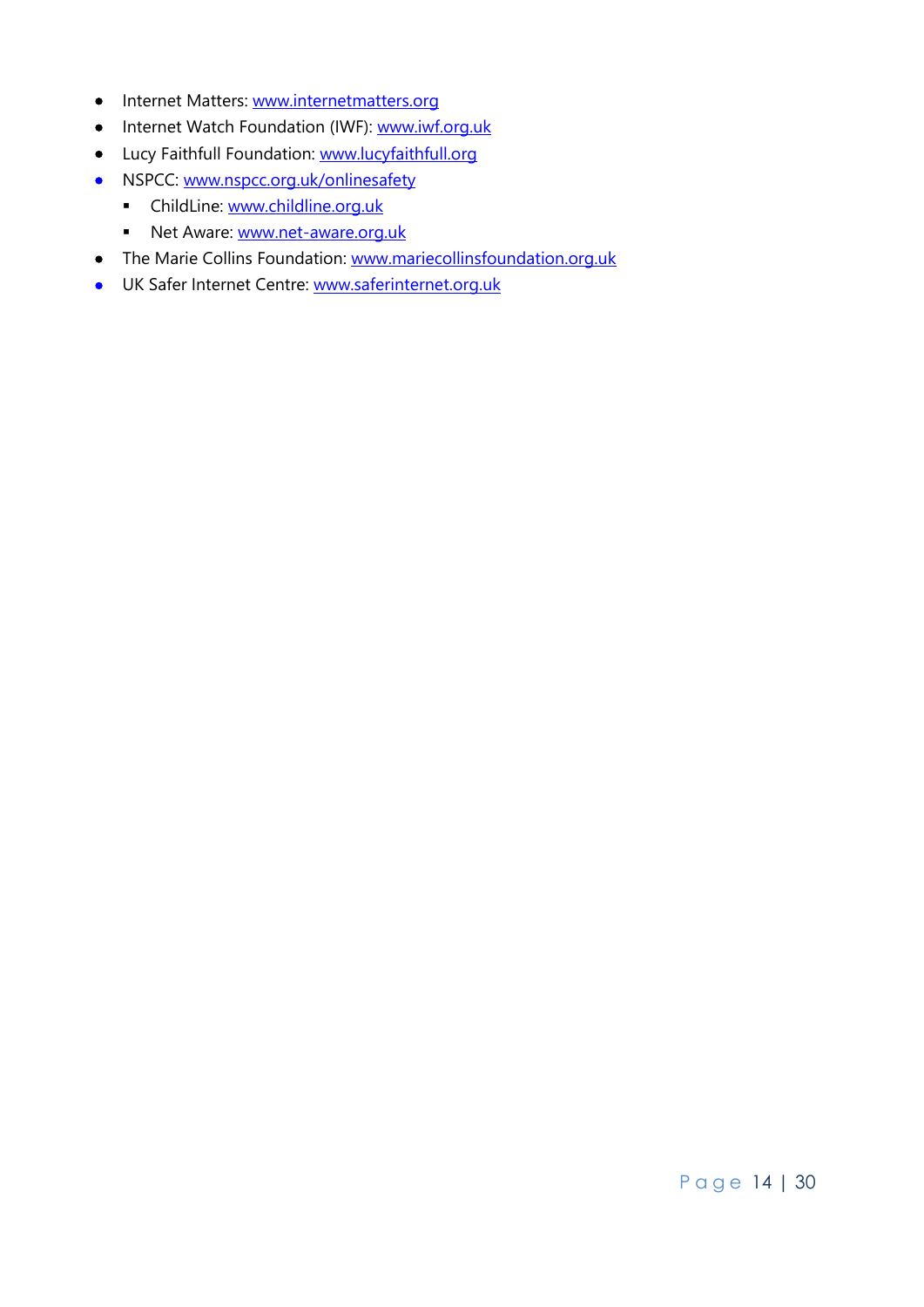# <span id="page-14-0"></span>**Appendices**

# **Protocol for Online Communication and Safer Use of Technology**

#### **Managing the school/setting website**

- The Trust will ensure that information posted on the school website meets the requirements as identified by the Department for Education.
- Contact details on the website will consist of the school/setting address, email and telephone number. Staff or pupils' personal information will not be published.
- The Headteacher will take overall editorial responsibility for online content published by the school and will ensure that content published is accurate and appropriate.
- School websites will comply with the school's guidelines for publications including respect for intellectual property rights, privacy policies and copyright.
- The Trust will ensure that each school will post information about safeguarding, including online safety, on the school website for members of the community.

#### **Publishing images and videos online**

- All images and videos shared online are used in accordance with the policy regarding images of pupils
- The use of images and videos is in accordance with other policies and procedures including data security, Acceptable Use Policies, Codes of Conduct, social media, use of personal devices and mobile phones etc.
- In line with the Image Policy, written permission from parents or carers will always be obtained before images/videos of pupils are electronically published.

#### **Managing email**

- Pupils may only use school/setting-provided email accounts for educational purposes
- All CELT staff are provided with a specific school/setting email address to use for any official communication.
- The use of personal email addresses by staff for any official school/setting business is not permitted.
- Any electronic communication which contains any content which could be subject to data protection legislation (e.g. sensitive or personal information) will only be sent using secure and encrypted email.
- Members of the community must immediately tell a designated member of staff (CELT IT/DSL) if they receive offensive communication and this will be recorded in the school safeguarding files/records.
- Emails sent to external organisations should be written carefully and authorised before sending, in the same way as a letter written on school headed paper would be.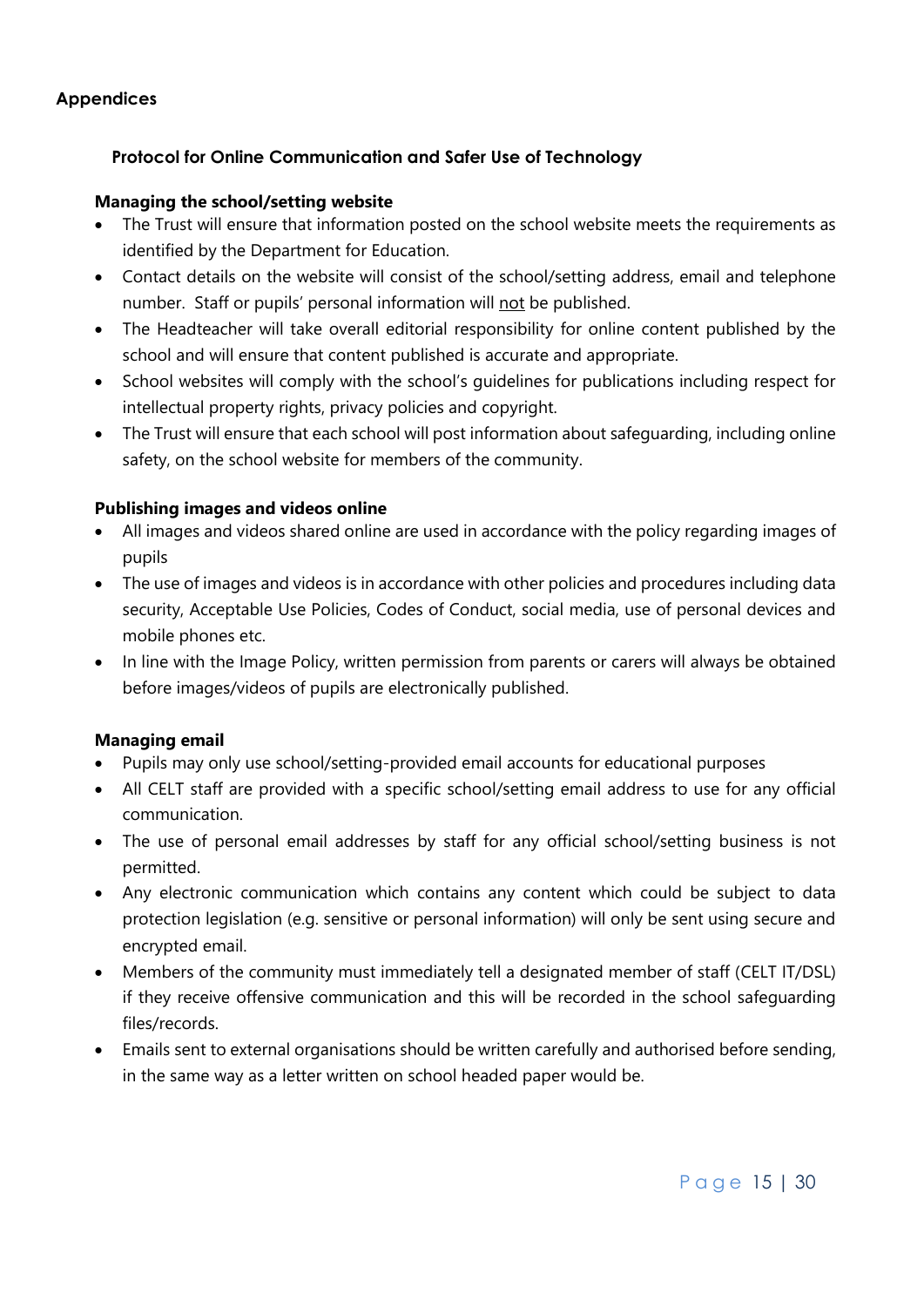# **Appropriate and safe classroom use of the internet (and associated devices)**

- Internet use is a key feature of educational access and all children will receive age- and abilityappropriate education to support and enable them to develop strategies to respond to concerns as part of an embedded whole school curriculum. Please see Curriculum Statement/policies for further information.
- Individual school/setting's internet access will be designed to enhance and extend education.
- The Trust will ensure that access levels to the internet will be reviewed to reflect the curriculum requirements and the age and ability of pupils.
- Staff are aware that they cannot rely on filtering alone to safeguard children and supervision, classroom management and education about safe and responsible use is essential.
- Supervision of pupils will be appropriate to their age and ability:
	- At Early Years Foundation Stage and Key Stage 1, pupils' access to the Internet will be led by adult demonstration with occasionally directly supervised access to specific and approved online materials which support the learning outcomes planned for the pupils' age and ability.
	- At Key Stage 2 pupils will be supervised. Pupils will use age-appropriate search engines and online tools and online activities will be teacher-directed where necessary. Children will be directed to online material and resources which support the learning outcomes planned for the pupils' age and ability.
	- $\triangleright$  Secondary, Sixth Form pupils will be appropriately supervised when using technology, according to their ability and understanding.
- All school owned devices will be used in accordance with the school's Acceptable Use Policy and with appropriate safety and security measure in place.
- Members of staff will always evaluate websites, tools and apps fully before use in the classroom or recommending for use at home.
- Pupils will be educated in the effective use of the Internet in research, including the skills of knowledge location, retrieval and evaluation.
- The school/setting will use age appropriate search tools as decided by the school following an informed risk assessment to identify which tool best suits the needs of our community.
- The school/setting will ensure that the use of Internet-derived materials by staff and pupils complies with copyright law and acknowledge the source of information.
- Pupils will be taught to be critically aware of the materials they read and shown how to validate information before accepting its accuracy.
- The evaluation of online materials is a part of teaching and learning in every subject and will be viewed as a whole-school/setting requirement across the curriculum.
- The school will use the Internet to enable pupils and staff to communicate and collaborate in a safe and secure environment.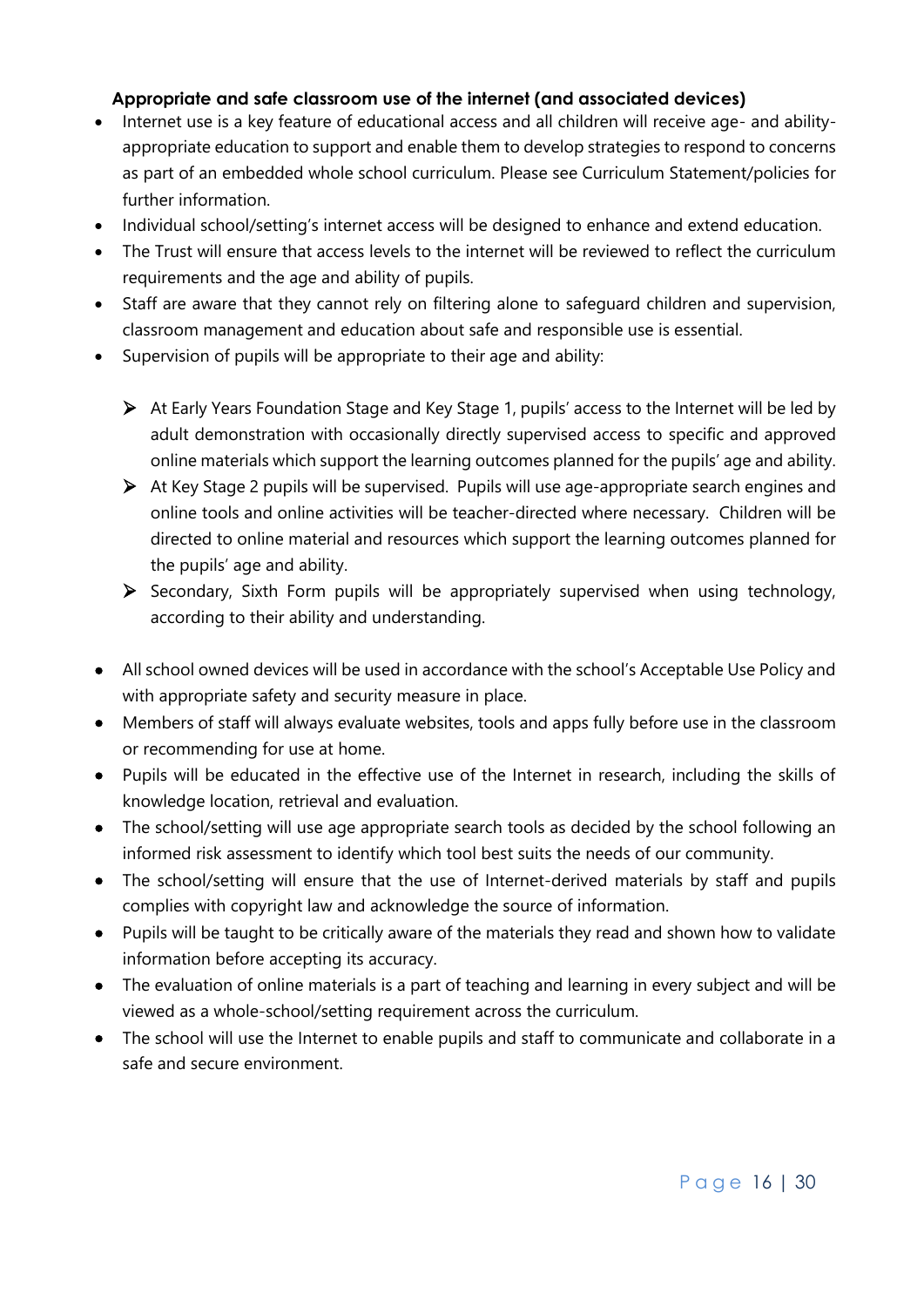#### **Social Media Policy General social media use**

Expectations regarding safe and responsible use of social media will apply to all members of CELT community and exist in order to safeguard both the school/setting and the wider community, onand offline. Examples of social media may include blogs, wikis, social networking, forums, bulletin boards, multi-player online gaming, apps, video/photo sharing sites, chatrooms, instant messenger and many others.

- All members of CELT community will be encouraged to engage in social media in a positive, safe and responsible manner at all times.
- Information about safe and responsible use of social media will be communicated clearly and regularly to all members of CELT community.
- All members of CELT community are advised not to publish specific and detailed private thoughts, concerns, pictures or messages on any social media services, especially content that may be considered threatening, hurtful or defamatory to others.
- The school/setting will control pupil and staff access to social media and social networking sites whilst on site and using school-provided devices and systems
- The use of social networking applications during school hours for personal use **is not** permitted,
- Inappropriate or excessive use of social media during school/work hours or whilst using school/setting devices may result in disciplinary or legal action and/or removal of Internet facilities.
- Any concerns regarding the online conduct of any member of CELT community on social media sites should be reported to the leadership team and will be managed in accordance with policies such as Anti-Bullying, Allegations Against Staff, Behaviour and Safeguarding/Child Protection.
- Any breaches of school/setting policy may result in criminal, disciplinary or civil action being taken, and this will depend upon the age of those involved and the circumstances of the wrong committed. Action taken will be accordance with relevant policies, such as Anti-Bullying, Behaviour, Staff Code of Conduct, Safeguarding and Child Protection including the 'Allegations Against Staff' section.

# **Official use of social media**

- CELT official social media channel is via Twitter.
- Each school/setting has their own official social media channels, in line with CELT social media guidance.
- Official use of social media sites by the school/setting will only take place with clear educational or community engagement objectives with specific intended outcomes e.g. increasing parental engagement.
- Official school/setting social media channels will be set up as distinct and dedicated social media site or account for educational or engagement purposes.
- Each school will use school/setting-provided email addresses to register for and manage any official approved social media channels.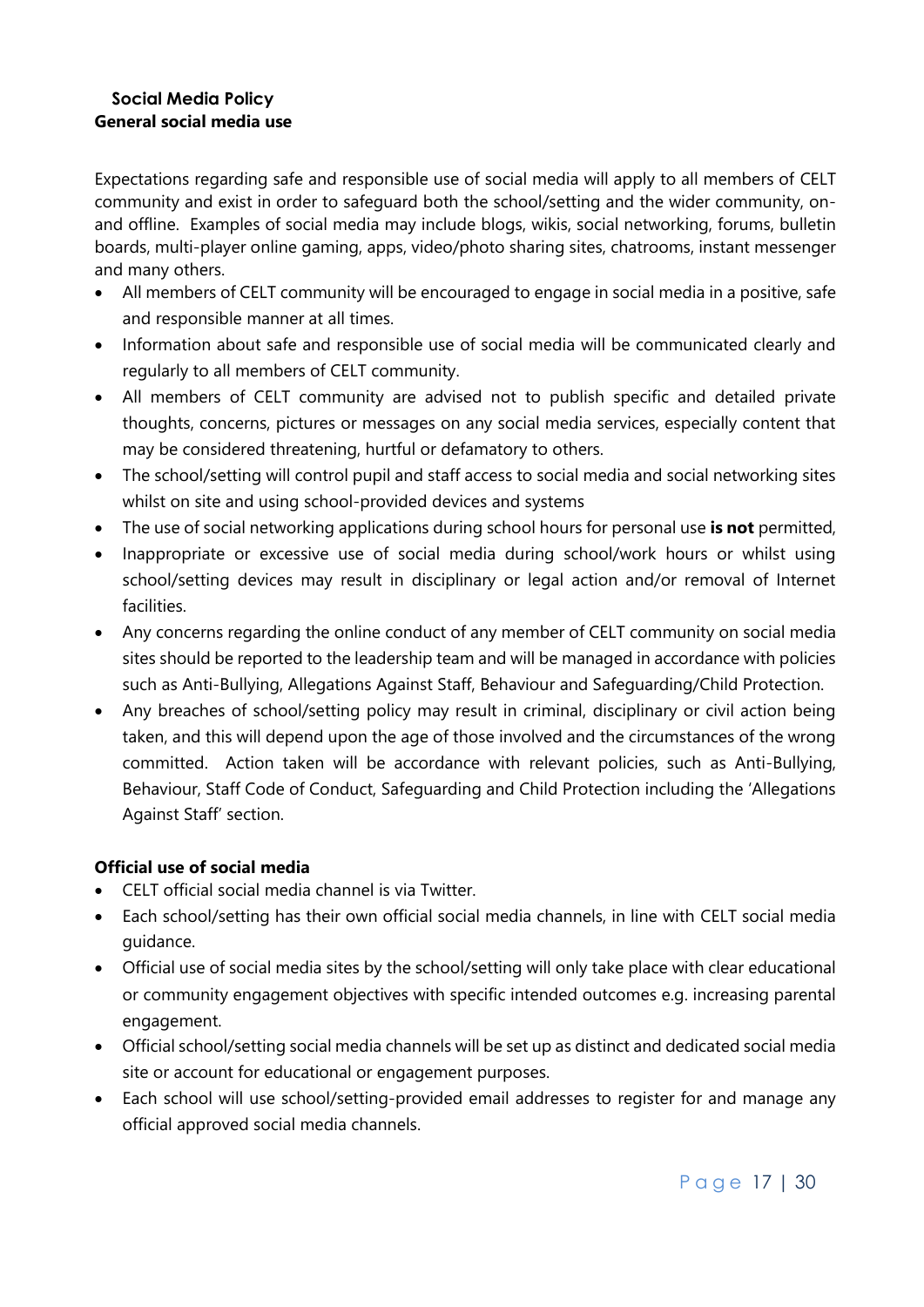- All communication on official social media platforms will be clear, transparent and open to scrutiny.
- Any online publication on official social media sites will comply with legal requirements including the Data Protection Act 1998, right to privacy conferred by the Human Rights Act 1998, or similar duty to protect private information and will not breach any common law duty of confidentiality, copyright etc.
- Official social media use will be in line with existing policies including CELT social media guidance, Anti-Bullying and Child Protection and Safeguarding.
- Information about safe and responsible use of social media channels will be communicated clearly and regularly to all members of the community.
- Official social media sites, blogs or wikis will be suitably protected (e.g. password protected) and where possible/appropriate, run and/or linked to from the school/setting website and take place with written approval from the Leadership Team.
- Leadership staff must be aware of account information and relevant details for social media channels in case of emergency, such as staff absence.
- Parents/Carers and pupils will be informed of any official social media use, along with expectations for safe use and action taken to safeguard the community.
- Public communications on behalf of the school/setting will, where possible, be read and agreed by at least one other colleague.
- The school/setting will ensure that any official social media use does not exclude members of the community who are unable or unwilling to use social media channels.

# **Staff personal use of social media**

The following links may be helpful to share with members of staff: [\(childnet.com\) Teachers and Professionals -](http://www.childnet.com/teachers-and-professionals/for-you-as-a-professional) for you as a professional [\(childnet.com\) Teachers and Professionals Professional Reputation](http://www.childnet.com/teachers-and-professionals/for-you-as-a-professional/professional-reputation) [\(saferinternet.org.uk\) Teachers and Professionals Professional Reputation](http://www.saferinternet.org.uk/advice-centre/teachers-and-professionals/professional-reputation)

- Personal use of social networking, social media and personal publishing sites will be discussed with all members of staff as part of their staff induction and will be revisited and communicated via regular staff training opportunities.
- Safe and professional behaviour will be outlined for all members of staff (including volunteers) as part of the school/setting Acceptable Use Policy and CELT Staff Code of Conduct
- All members of staff are advised not to communicate with or add as 'friends' any current or past children/pupils or current or past pupils' family members via any personal social media sites, applications or profiles. Any pre-existing relationships or exceptions that may compromise this will be discussed with the Designated Safeguarding Lead and/or a member of the Leadership Team/Headteacher.
- If ongoing contact with pupils is required once they have left the school roll, then members of staff will be expected to use existing alumni networks or use official school-provided communication tools.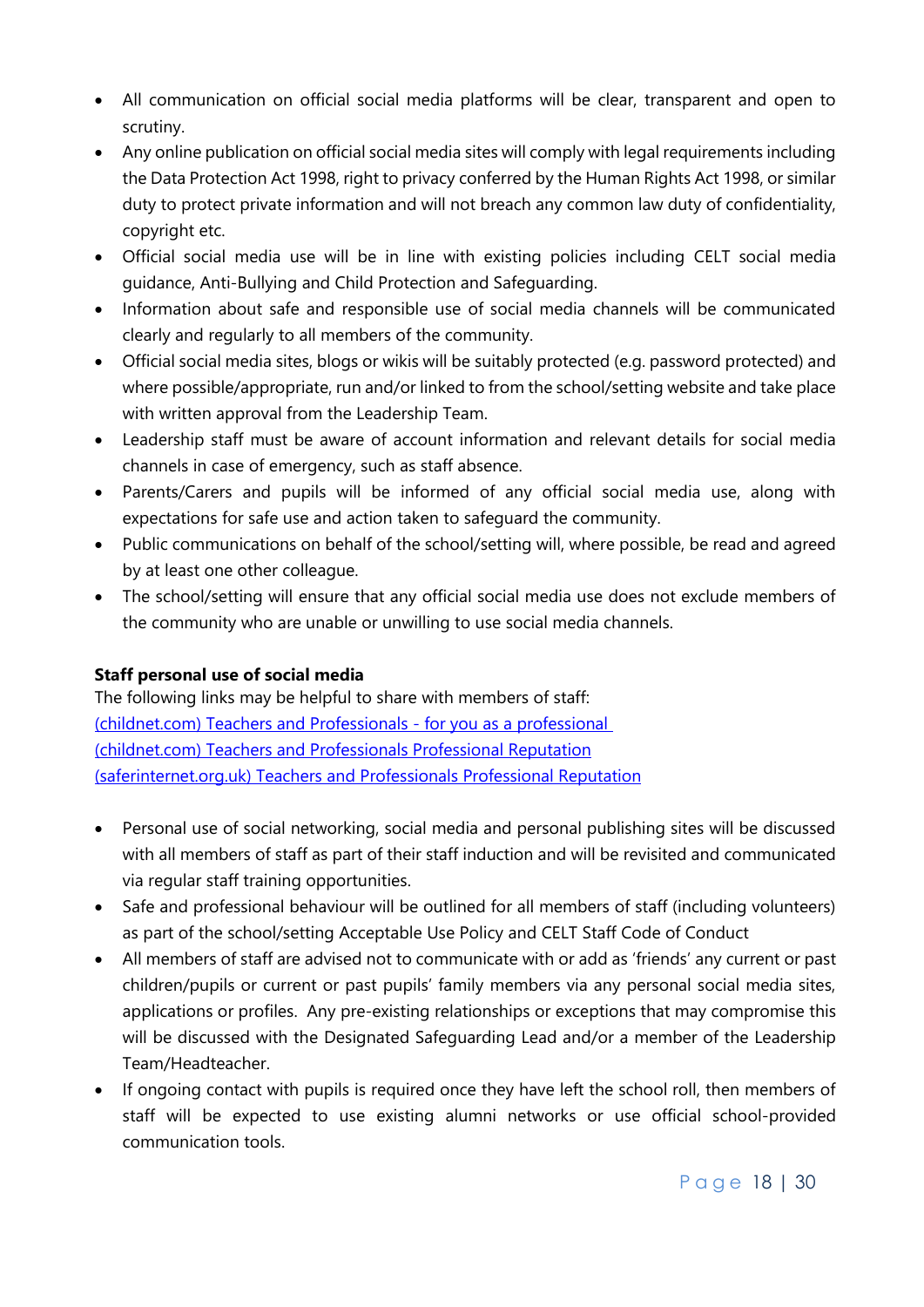- All communication between staff and members of the school community on school business will take place via official approved communication channels
- Staff will not use personal accounts or information to make contact with pupils or parents, nor should any contact be accepted, except in circumstance whereby prior approval has been given by the Headteacher.
- Any communication from pupils/parents received on personal social media accounts will be reported to the Designated Safeguarding Lead.
- Information to which staff members have access as part of their employment, including photos and personal information about pupils and their family members, colleagues etc. will not be shared or discussed on personal social media sites.
- All members of staff are strongly advised to safeguard themselves and their privacy when using social media sites. This will include being aware of location sharing services, setting the privacy levels of their personal sites as strictly as they can, opting out of public listings on social networking sites, logging out of accounts after use and keeping passwords safe and confidential.
- All members of staff are encouraged to carefully consider the information, including text and images, they share and post online and to ensure that their social media use is compatible with their professional role and is in accordance with CELT schools' policies and the wider professional and legal framework.
- Members of staff will be encouraged to manage and control the content they share and post online. Advice will be provided to staff via staff training and by sharing appropriate guidance and resources on a regular basis.
- Members of staff will notify the Leadership/Management Team immediately if they consider that any content shared or posted via any information and communications technology, including emails or social networking sites conflicts with their role in the school/setting.
- Members of staff will ensure that they do not represent their personal views as that of the school/setting on social media.
- School/setting email addresses will not be used for setting up personal social media accounts.
- Members of staff who follow/like the school/settings social media channels will be advised to use dedicated professionals accounts, where possible, to avoid blurring professional boundaries.

# **Staff official use of social media**

- If members of staff are participating in online activity as part of their capacity as an employee of the school/setting, then they are requested to be professional at all times and are reminded that they are an ambassador for the school/setting.
- Staff using social media officially will disclose their official role/position but always make it clear that they do not necessarily speak on behalf of the school/setting.
- Staff using social media officially will be responsible, credible, fair and honest at all times and consider how the information being published could be perceived or shared.
- Staff using social media officially will always act within the legal frameworks they would adhere to within the workplace, including libel, defamation, confidentiality, copyright, data protection as well as equalities laws.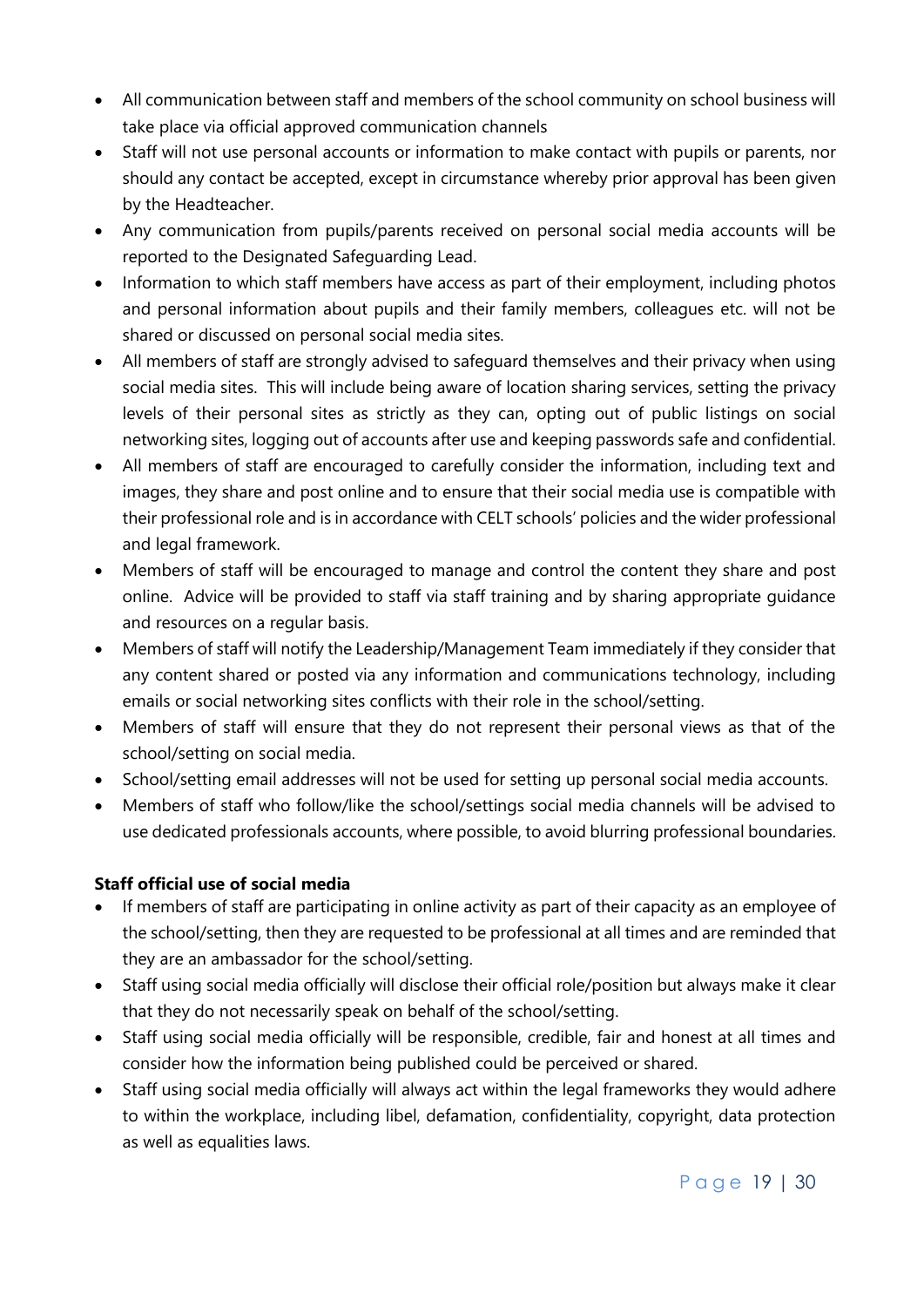- Staff must ensure that any images posted on any official social media channel have appropriate written parental consent to do so.
- Staff using social media officially will be accountable and must not disclose information, make commitments or engage in activities on behalf of the school/setting unless they are authorised to do so.
- Staff using social media officially will inform their line manager, the Designated Safeguarding Lead and/or the Headteacher/Leadership Team of any concerns such as criticism or inappropriate content posted online.
- Staff will not engage with any direct or private messaging with children or parents/carers through social media and will communicate via official communication channels.
- Staff using social media officially agree to the Acceptable Use Policy and sign the Staff Code of Conduct Policy annually.

# **Pupils' use of social media**

- Safe and responsible use of social media sites will be outlined for children and their parents as part of the Acceptable Use Policy and Home School agreements.
- Personal publishing on social media sites will be taught to pupils as part of an embedded and progressive education approach via age-appropriate sites which have been risk-assessed and approved as suitable for educational purposes.
- Pupils will be advised to consider the risks of sharing personal details of any kind on social media sites which may identify them and/or their location. Examples would include real/full name, address, mobile or landline phone numbers, school attended, Instant messenger contact details, email addresses, full names of friends/family, specific interests and clubs etc.
- Pupils will be advised not to meet any online friends without a parent/carer or other responsible adult's permission and only when they can be present.
- Pupils will be advised on the appropriate security on social media sites and will be encouraged to use it safely and with passwords, deny access to unknown individuals and be supported in learning how to block and report unwanted communications.
- Pupils will be encouraged to approve and invite known friends only on social networking sites and to deny access to others by making profiles private/protected.
- Parents will be informed of any official social media use with pupils and written parental consent will be obtained, as required.
- Any official social media activity involving pupils will be moderated by the school/setting where possible.
- The school/setting is aware that many popular social media sites state that they are not permitted for children under the age of 13, therefore the school will not create accounts within school specifically for children under this age.
- Any concerns regarding pupils' use of social networking, social media and personal publishing sites, both at home and at school, will be dealt with in accordance with existing school and CELT policies.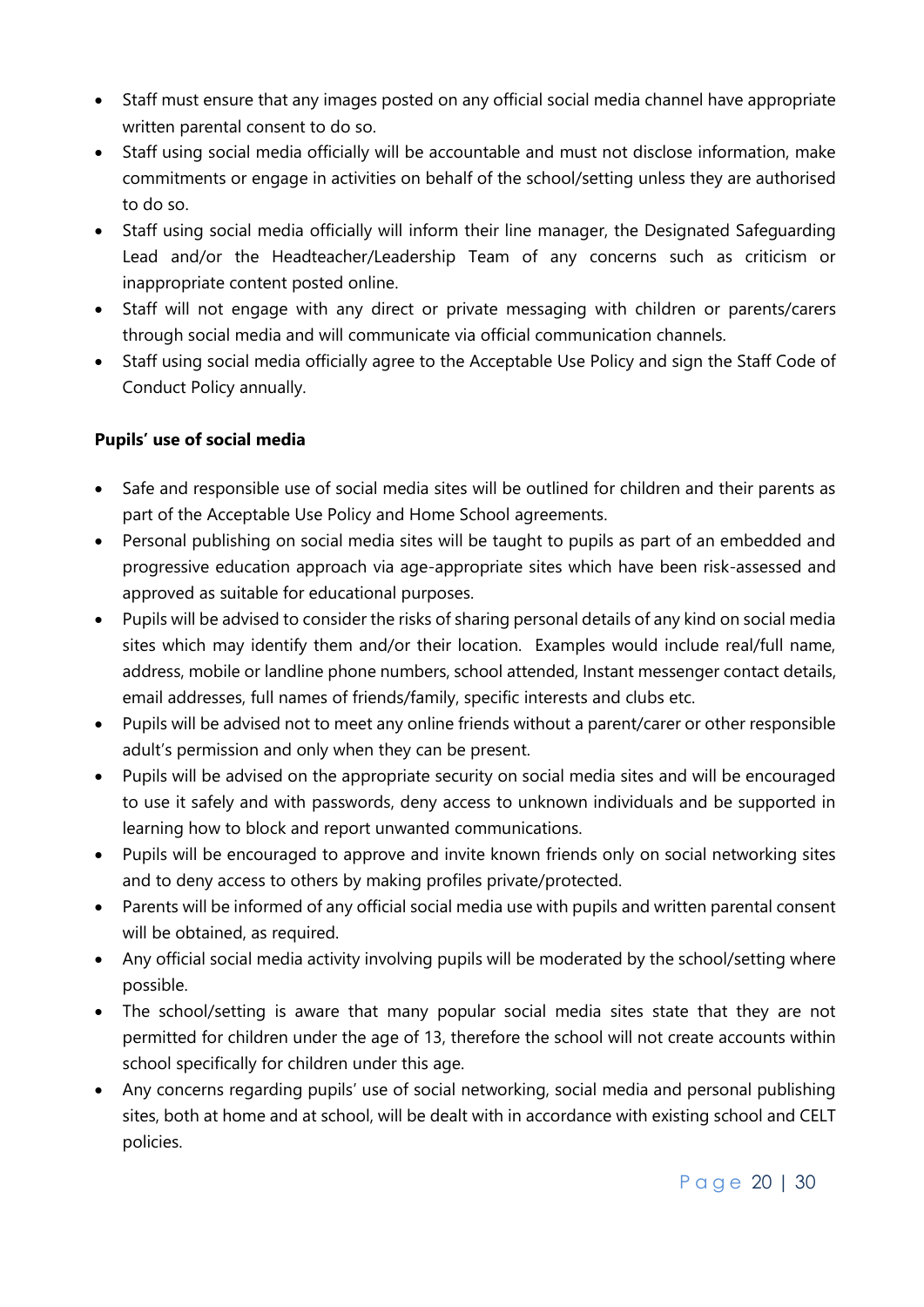Any concerns regarding pupils' use of social networking, social media and personal publishing sites, both at home and at school, will be raised with parents/carers, particularly when concerning any underage use of social media sites.

# **Use of Personal Devices and Mobile Phones**

- The widespread ownership of mobile phones and a range of other personal devices among children, young people and adults will require all members of CELT community to take steps to ensure that mobile phones and personal devices are used responsibly.
- The use of mobile phones and other personal devices by young people and adults will be decided by the school/setting and is covered in appropriate policies including the CELT schools' Acceptable Use Policy.
- CELT recognises that personal communication through mobile technologies is an accepted part of everyday life for children, staff and parents/carers but requires that such technologies need to be used safely and appropriately within schools/settings.

# **Expectations for safe use of personal devices and mobile phones**

- All use of personal devices and mobile phones will take place in accordance with the law and other appropriate school and CELT policies.
- Electronic devices of all kinds that are brought in on site are the responsibility of the user at all times. The school/setting accepts no responsibility for the loss, theft or damage of such items. Nor will the school/setting accept responsibility for any adverse health effects caused by any such devices either potential or actual.
- Mobile phones and personal devices are not permitted to be used in certain areas within the school/setting.
- The sending of abusive or inappropriate messages or content via mobile phones or personal devices is forbidden by any member of the community and any breaches will be dealt with as part of the Discipline/Behaviour Policy.
- All members of CELT community will be advised to take steps to protect their mobile phones or devices from loss, theft or damage.
- All members of CELT community will be advised to use passwords/PIN numbers to ensure that unauthorised calls or actions cannot be made on their phones or devices if they are lost or stolen. Passwords and PIN numbers should be kept confidential. Mobile phones and personal devices should not be shared.
- All members of CELT community will be advised to ensure that their mobile phones and personal devices do not contain any content which may be considered to be offensive, derogatory or would otherwise contravene the school/settings policies.
- School/setting mobile phones and devices must always be used in accordance with the Acceptable Use Policy and Staff Code of Conduct where appropriate.
- School/setting mobile phones and devices used for communication with parents and pupils must be suitably protected via a passcode/password/pin and must only be accessed and used by members of staff.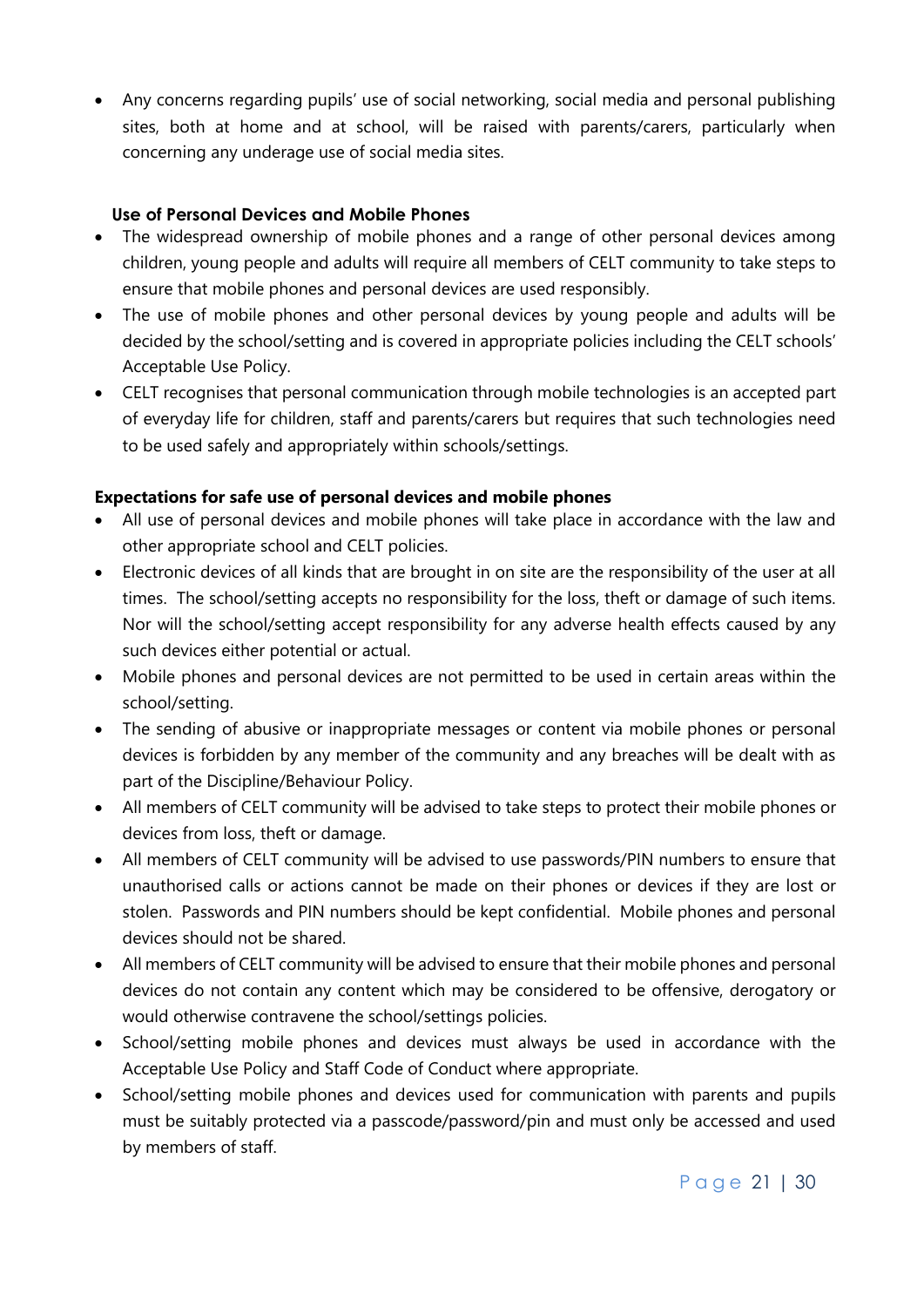#### **Pupils use of personal devices and mobile phones**

- Pupils will be educated regarding the safe and appropriate use of personal devices and mobile phones.
- All use of mobile phones and personal devices by children will take place in accordance with the Acceptable Use Policy.
- Pupils' personal mobile phones and personal devices will be kept in a secure place, switched off and kept out of sight during lessons and while moving between lessons.
- Mobile phones or personal devices will not be used by pupils during lessons or formal school time unless as part of an approved and directed curriculum-based activity with consent from a member of staff. The use of personal mobile phones or devices for a specific education purpose does not mean that blanket use is permitted.
- If a pupil needs to contact their parents/carers they will be allowed to use a school/setting phone.
- Parents are advised not to contact their child via their mobile phone during the school day, but to contact the school office. Exceptions may be permitted in exceptional circumstances on a case-by-case basis and as approved by the Headteacher.
- Pupils should protect their phone numbers by only giving them to trusted friends and family members.
- Pupils will be instructed in safe and appropriate use of mobile phones and personal devices and will be made aware of boundaries and consequences.
- Mobile phones and personal devices must not be taken into examinations. Pupils found in possession of a mobile phone or personal device during an exam will be reported to the appropriate examining body. This may result in the pupil's withdrawal from either that examination or all examinations.
- If a pupil breaches the school's policy then the phone or device will be confiscated and will be held in a secure place in the school office. Mobile phones and devices will be released to parents/carers in accordance with the school policy.
- School staff may confiscate a pupil's mobile phone or device if they believe it is being used to contravene the school's Behaviour or Anti-bullying policy. The phone or device may be searched by a member of the Leadership Team with the consent of the pupil or parent/carer. Searches of mobile phone or personal devices will be carried out in accordance with the school policy on [\(gov.uk\) Searching Screening and Confiscation](https://www.gov.uk/government/publications/searching-screening-and-confiscation). If there is a suspicion that material on a pupil's personal device or mobile phone may be illegal or may provide evidence relating to a criminal offence, then the device will be handed over to the police for further investigation.

# **Staff use of personal devices and mobile phones**

 Members of staff are not permitted to use their own personal phones or devices for contacting children, young people and their families within or outside of the setting in a professional capacity. Any pre-existing relationships which could compromise this will be discussed with leaders/managers.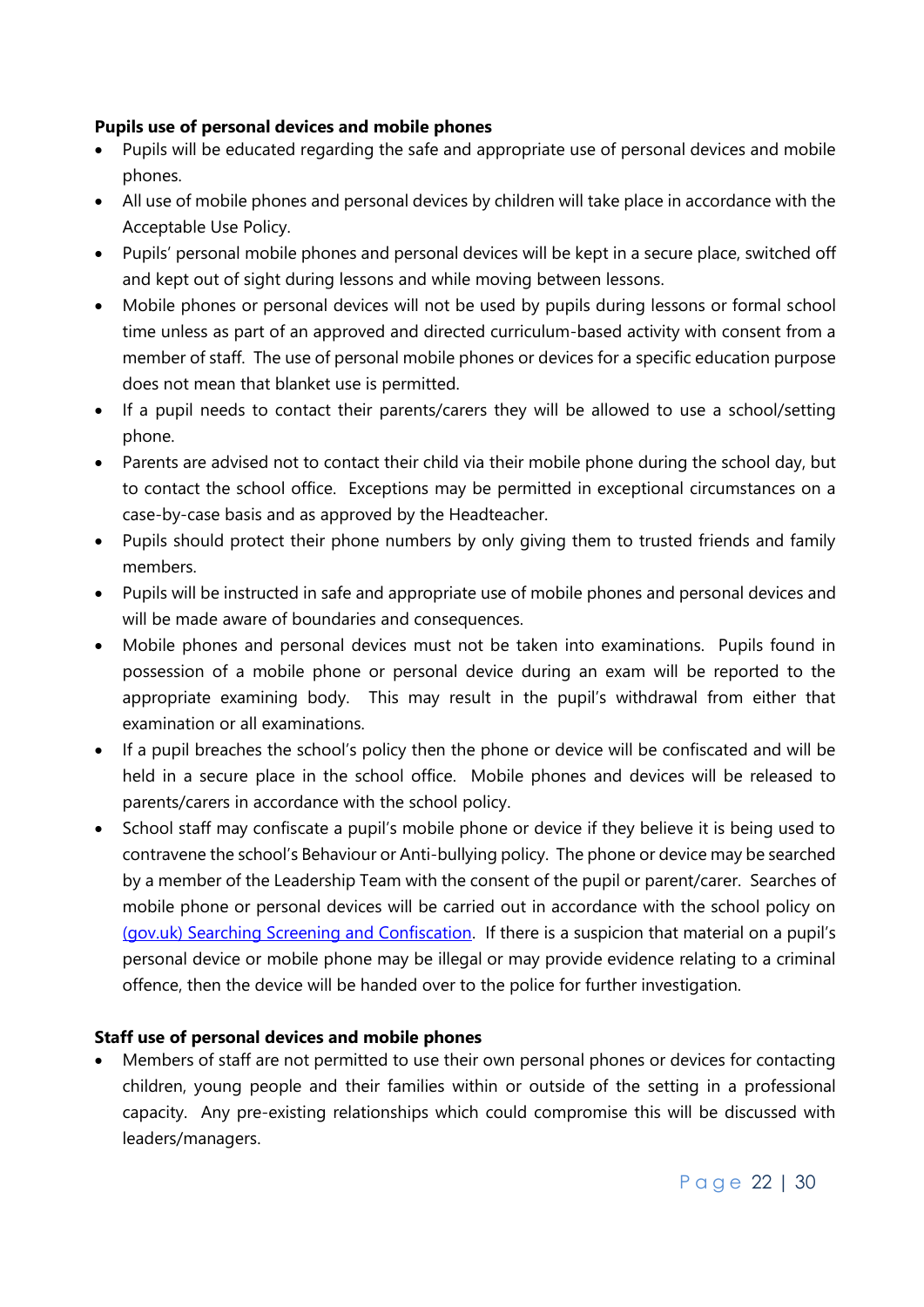- Staff will not use personal devices such as mobile phones, tablets or cameras to take photos or videos of children and will only use work-provided equipment for this purpose.
- Staff will not use any personal devices directly with children and will only use work-provided equipment during lessons/educational activities.
- Staff personal mobile phones and devices will be switched off/switched to 'silent' mode during lesson times.
- Bluetooth or other forms of communication should be "hidden" or switched off during lesson times.
- Personal mobile phones or devices will not be used during teaching periods unless permission has been given by a member of the Leadership Team in emergency circumstances.
- Staff will ensure that any content bought on site via mobile phones and personal devices are compatible with their professional role and expectations.
- If a member of staff breaches the school/setting policy, disciplinary action will be taken.
- If a member of staff is thought to have illegal content saved or stored on a mobile phone or personal device or have committed a criminal offence, then the police will be contacted.
- Any allegations against a member of staff involving personal use of mobile phone or devices will be responded to following the allegations management section in the school/setting's Safeguarding and Child Protection Policy.

# **Visitors' use of personal devices and mobile phones**

- Parents/carers and visitors must use mobile phones and personal devices in accordance with the school/setting's Acceptable Use Policy.
- Use of mobile phones or personal devices by visitors and parents/carers to take photos or videos must be in accordance with the school/setting's Image Use Policy.
- The school will ensure appropriate signage and information is displayed and provided to inform visitors of expectations of use of personal devices.
- Staff will be expected to challenge concerns when safe and appropriate and will always inform the Designated Safeguarding Lead/Headteacher of any breaches of use by visitors.

# **Responding to Online Safety Incidents and Concerns**

- All members of the community will be made aware of the reporting procedure for online safety concerns, including breaches of filtering, youth produced sexual imagery (sexting), cyberbullying and illegal content (see illegal incidents flowchart).
- All members of the community must respect confidentiality and the need to follow the official procedures for reporting concerns.
	- $\triangleright$  pupils, parents and staff will be informed of our complaints procedure and staff will be made aware of the whistleblowing procedure.
- CELT require staff, parents, carers and pupils to work in partnership to resolve online safety issues.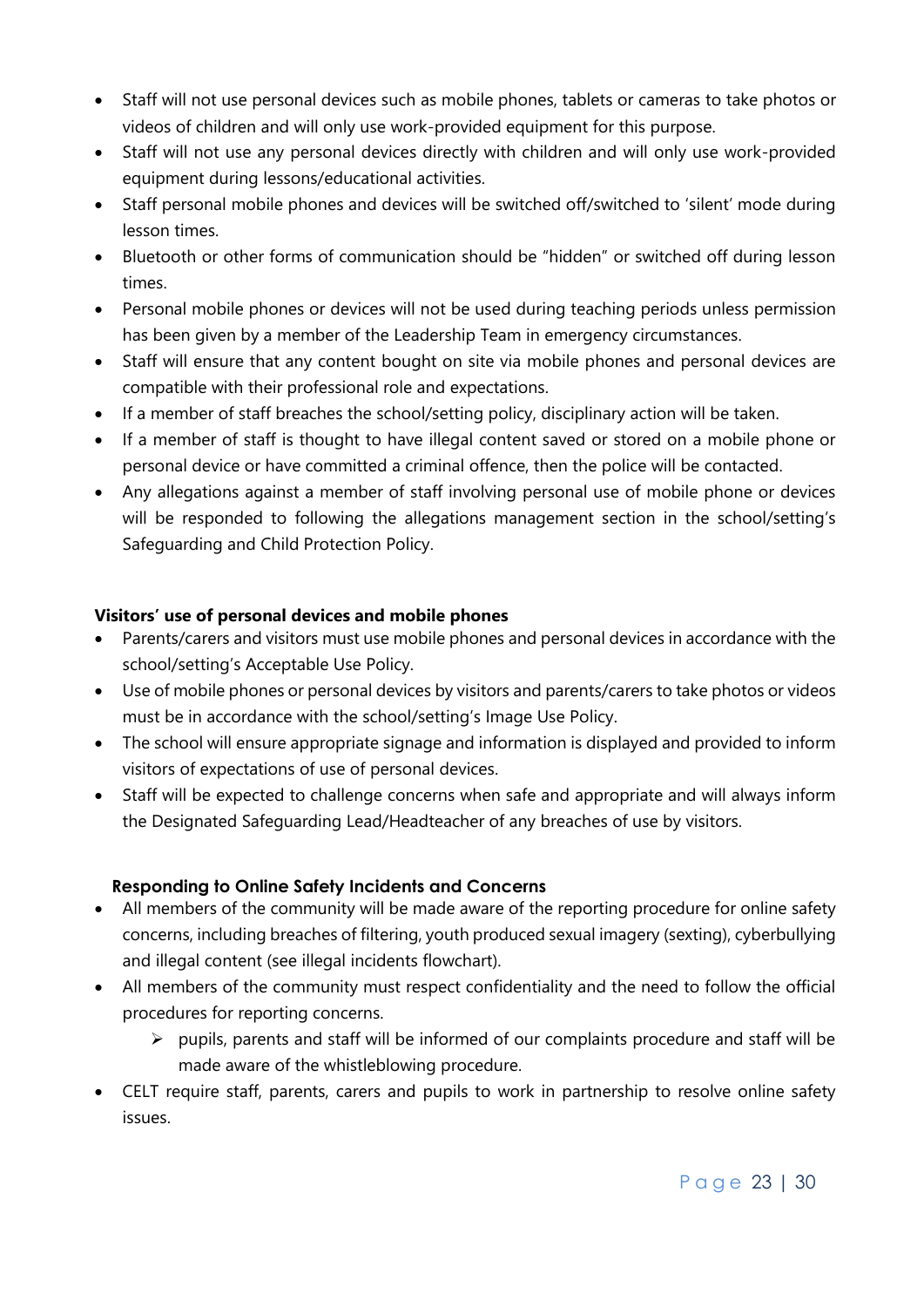- After any investigations are completed, CELT will debrief, identify any lessons to be learned and implement any policy or curriculum changes as required.
- Safeguarding concerns and incidents should be reported to the MARU, in line with CELT Safeguarding and Child Protection policy.
- If they are unsure how to proceed with an incident or concern, the DSL (or deputies) will seek advice from the MARU.
- Where there is suspicion that illegal activity has taken place, we will contact the CSPA or Surrey Police using 101, or 999 if there is immediate danger or risk of harm.
- If an incident or concern needs to be passed beyond our community (for example if other local settings are involved or the public may be at risk), the DSL or Head will speak with Surrey Police first to ensure that potential investigations are not compromised.

# **Concerns about Pupils' Welfare**

- The DSL (or deputies) will be informed of any online safety incidents involving safeguarding or child protection concerns.
	- $\triangleright$  The DSL (or deputies) will record these issues in line with the CELT Safeguarding and Child Protection Policy.
- The DSL (or deputies) will ensure that online safety concerns are escalated and reported to relevant agencies in line with the CELT Child Protection and Safeguarding policy.
- We will inform parents and carers of online safety incidents or concerns involving their child, as and when required.

# **Staff Misuse**

- Any complaint about staff misuse will be referred to the Headteacher, in accordance with the allegations policy.
- Any allegations regarding a member of staff's online conduct will be discussed with the LADO (Local Authority Designated Officer).
- Appropriate action will be taken in accordance with our Staff Code of Conduct.

# **Procedures for Responding to Specific Online Incidents or Concerns**

# **Online Sexual Violence and Sexual Harassment between Children**

- CELT schools and settings have accessed and understood "[Sexual violence and sexual](https://www.gov.uk/government/publications/sexual-violence-and-sexual-harassment-between-children-in-schools-and-colleges)  [harassment between children in schools and colleges](https://www.gov.uk/government/publications/sexual-violence-and-sexual-harassment-between-children-in-schools-and-colleges)" (2021) guidance and part 5 of 'Keeping children safe in education' 2021
- CELT recognises that sexual violence and sexual harassment between children can take place online. Examples may include; non-consensual sharing of sexual images and videos, sexualised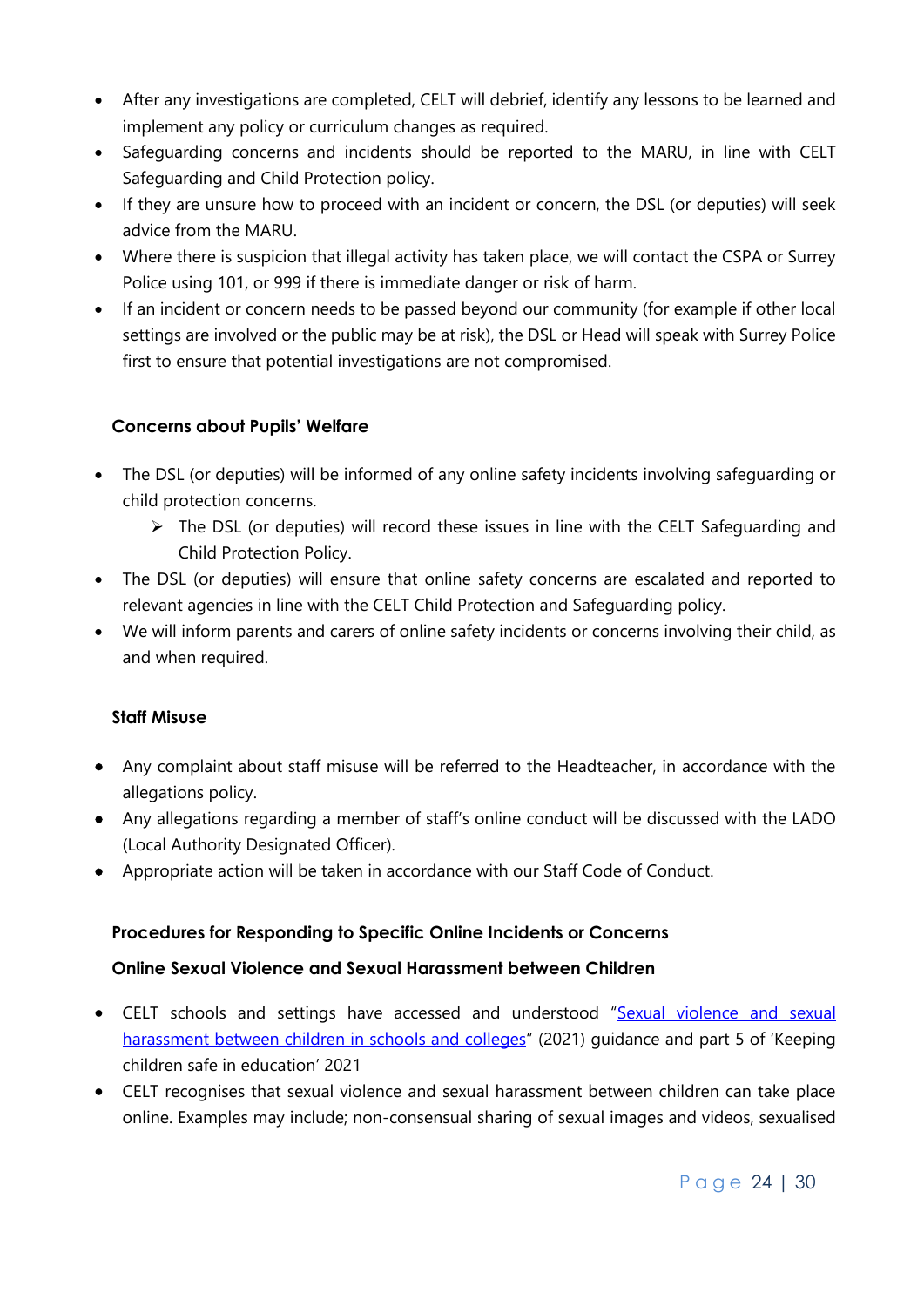online bullying, online coercion and threats, unwanted sexual comments and messages on social media, and online sexual exploitation.

- o Full details of how we will respond to concerns relating to sexual violence and sexual harassment between children can be found within the CELT Peer on Peer Abuse policy.
- CELT recognises that internet brings the potential for the impact of any sexual violence and sexual harassment concerns to extend further than the local community, and for a victim or alleged perpetrator to become marginalised and excluded by online communities.
- CELT also recognises the potential for repeat victimisation in the future if abusive content continues to exist somewhere online.
- CELT will ensure that all members of the community are made aware of the potential social, psychological and criminal consequences of online sexual violence and sexual harassment between children by implementing a range of age and ability appropriate educational methods as part of our PSHE and RSE curriculum.
- We will ensure that all members of the community are aware of sources of support regarding online sexual violence and sexual harassment between children.
- We will respond to concerns regarding online sexual violence and sexual harassment between children, regardless of whether the incident took place on our premises or using our equipment.
- If made aware of online sexual violence and sexual harassment, we will:
	- $\triangleright$  Immediately notify the DSL (or deputy) and act in accordance with our child protection and anti-bullying policies.
	- $\triangleright$  If content is contained on pupils electronic devices, they will be managed in accordance with the DfE ['searching screening and confiscation'](https://www.gov.uk/government/publications/searching-screening-and-confiscation) advice.
	- $\triangleright$  Provide the necessary safeguards and support for all pupils involved, such as offering specific advice on blocking, reporting and removing online content, as well as providing appropriate counselling/pastoral support.
	- $\triangleright$  Implement appropriate sanctions in accordance with the School Behaviour policy.
	- $\triangleright$  Inform parents and carers, if appropriate, about the incident and how it is being managed.
	- $\triangleright$  If appropriate, make a referral to partner agencies, such as Children's Social Care and/or the Police.
	- $\triangleright$  If the concern involves children and young people at a different educational setting, work in partnership with other DSLs to ensure appropriate safeguarding action is taken in the wider local community.
		- If a criminal offence has been committed, the DSL (or deputy) will discuss this with Police first to ensure that investigations are not compromised.
		- $\triangleright$  Review the handling of any incidents to ensure that best practice was implemented, and policies/procedures are appropriate.

# **Youth Produced Sexual Imagery ("Sexting")**

- CELT recognises youth produced sexual imagery (known as "sexting") as a safeguarding issue; all concerns will be reported to and dealt with by the DSL (or deputy).
- CELT schools/settings will follow the advice as set out in the non-statutory UKCCIS guidance: ['Sexting in schools and colleges: responding to incidents and safeguarding young people'](https://www.gov.uk/government/groups/uk-council-for-child-internet-safety-ukccis).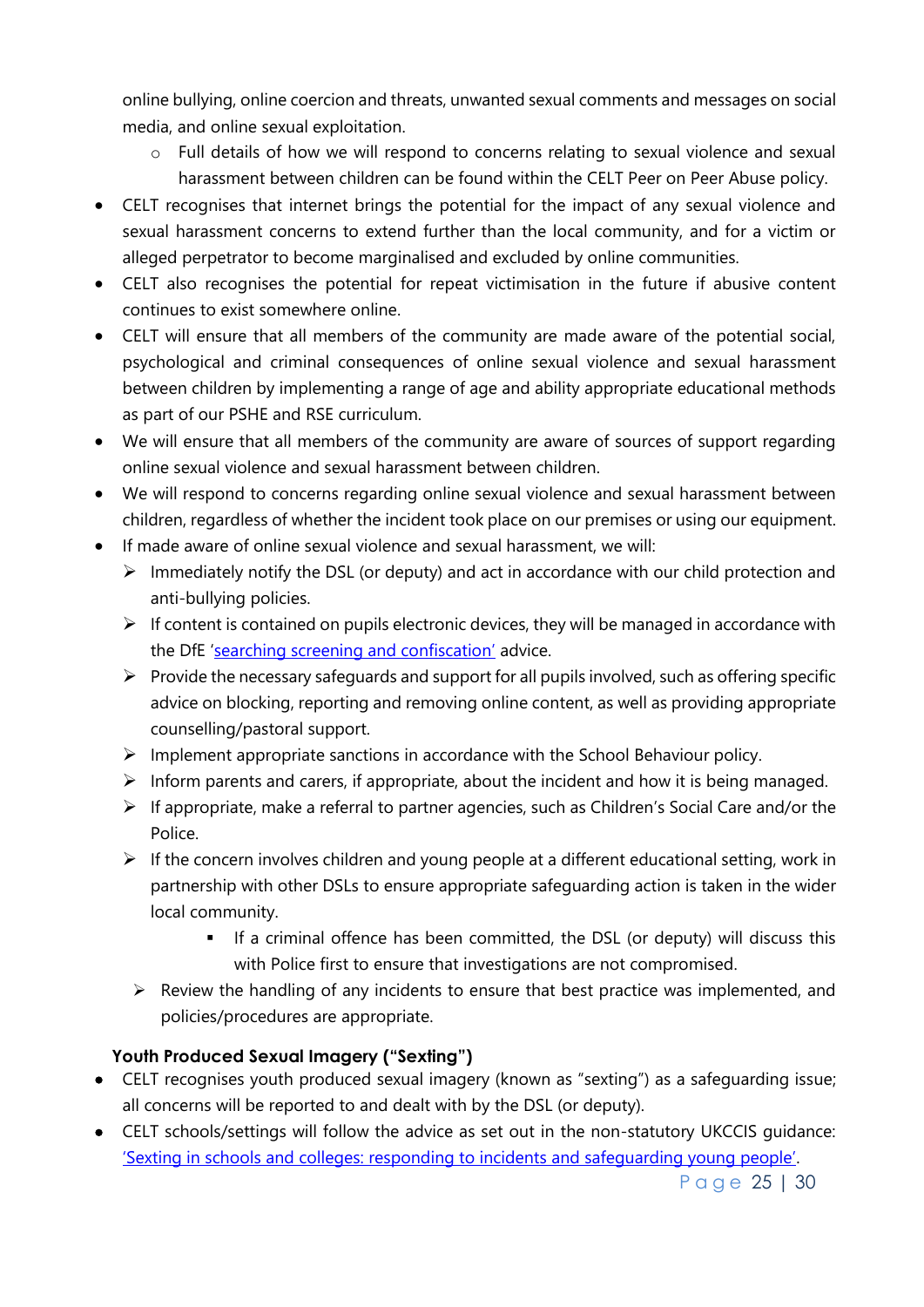- CELT will ensure that all members of the community are made aware of the potential social, psychological and criminal consequences of 'sexting' by implementing preventative approaches, via a range of age and ability appropriate educational methods.
- CELT will ensure that all members of the community are aware of sources of support regarding youth produced sexual imagery.
- CELT will respond to concerns regarding youth produced sexual imagery, regardless of whether the incident took place on/off site or using setting provided or personal equipment.
- CELT will not:
	- $\triangleright$  View any images suspected of being youth produced sexual imagery, unless there is no other possible option, or there is a clear need or reason to do so.
		- $\circ$  If it is deemed necessary, the image will only be viewed by the DSL (or deputy DSL) and their justification for viewing the image will be clearly documented.
	- $\triangleright$  Send, share, save or make copies of content suspected to be an indecent image of a child (i.e. youth produced sexual imagery) and will not allow or request pupils to do so.
- If made aware of an incident involving the creation or distribution of youth produced sexual imagery, we will:
	- $\triangleright$  Act in accordance with our child protection policies and the relevant CELT Safeguarding Child Board's procedures.
	- Ensure the DSL (or deputy) responds in line with the 'Sexting in schools and colleges: [responding to incidents and safeguarding young people'](https://www.gov.uk/government/groups/uk-council-for-child-internet-safety-ukccis) guidance.
	- $\triangleright$  Store the device securely.
		- o If an indecent image has been taken or shared on our network or devices, we will act to block access to all users and isolate the image.
	- $\triangleright$  Carry out a risk assessment which considers any vulnerability of pupils involved; including carrying out relevant checks with other agencies.
	- $\triangleright$  Inform parents and carers, if appropriate, about the incident and how it is being managed.
	- Make a referral to Children's Social Care and/or the Police, as appropriate.
	- $\triangleright$  Provide the necessary safeguards and support for pupils, such as offering counselling or pastoral support.
	- $\triangleright$  Implement appropriate sanctions in accordance with our behaviour policy but taking care not to further traumatise victims where possible.
	- S Consider the deletion of images in accordance with the UKCCIS: 'Sexting in schools and [colleges: responding to incidents and safeguarding young people'](https://www.gov.uk/government/groups/uk-council-for-child-internet-safety-ukccis) guidance.
		- o Images will only be deleted once the DSL has confirmed that other agencies do not need to be involved; and are sure that to do so would not place a child at risk or compromise an investigation.
- CELT will review the handling of any incidents to ensure that best practice was implemented; the school/setting Leadership Team will also review and update any management procedures, where necessary.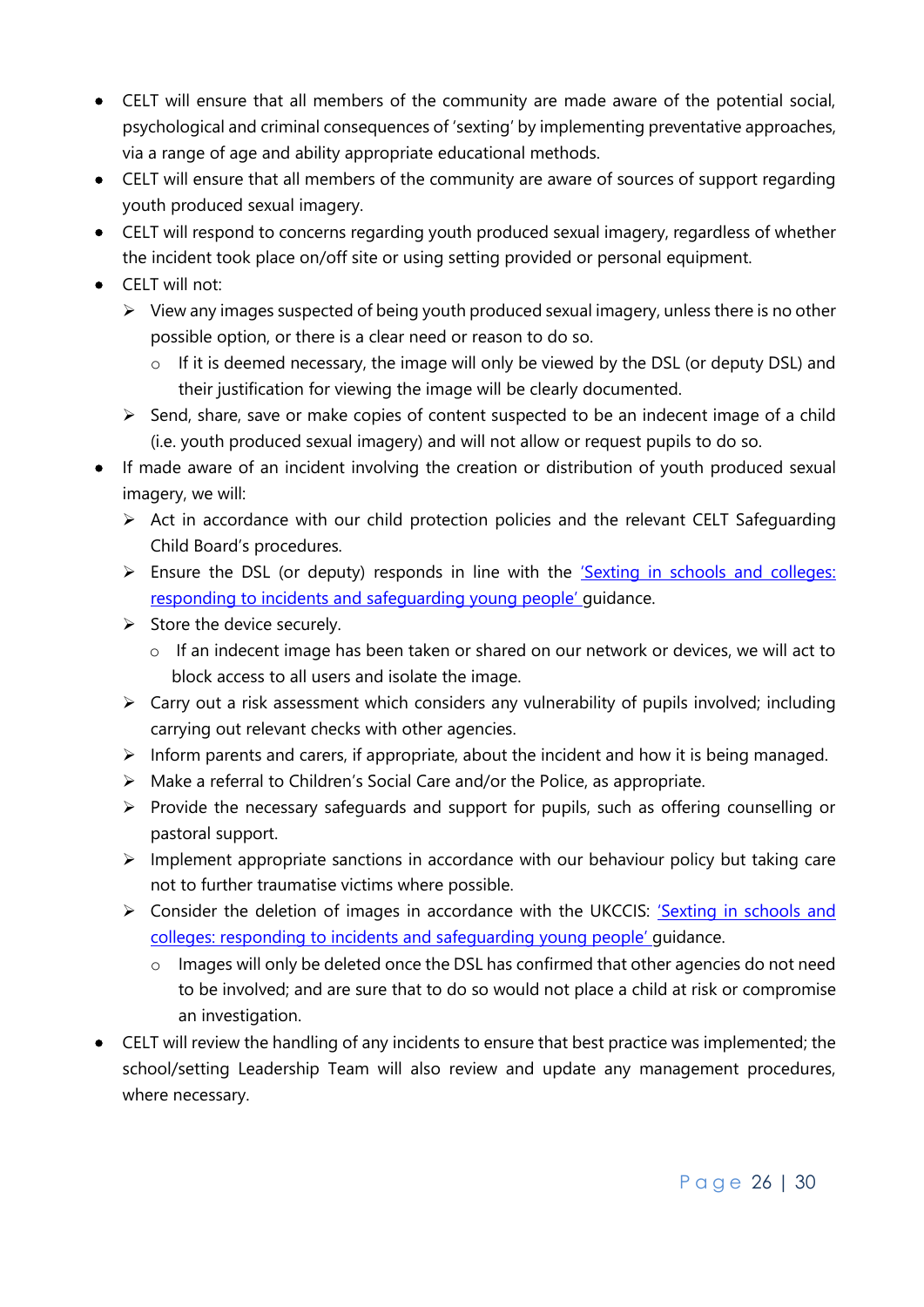# **Online Child Sexual Abuse and Exploitation (including child criminal exploitation)**

- CELT will ensure that all members of the community are aware of online child sexual abuse, including: exploitation and grooming; the consequences; possible approaches which may be employed by offenders to target children and how to respond to concerns.
- CELT recognises online child sexual abuse and exploitation (including criminal exploitation) as a safeguarding issue and, as such, all concerns will be reported to and dealt with by the DSL (or deputy).
- CELT will implement preventative approaches for online child sexual abuse and exploitation (including criminal exploitation) via a range of age and ability appropriate education for pupils, staff and parents/carers.
- CELT will ensure that all members of the community are aware of the support available regarding online child sexual abuse and exploitation (including criminal exploitation), both locally and nationally.
- If made aware of incident involving online child sexual abuse and exploitation (including criminal exploitation), we will:
	- $\triangleright$  Act in accordance with our Safeguarding and Child Protection Policies and the relevant Safeguarding Children Board's procedures.
	- $\triangleright$  If appropriate, store any devices involved securely.
	- Make a referral to Children's Social Care (if required/appropriate) and immediately inform the police via 101 (or 999 if a child is at immediate risk)
	- $\triangleright$  Carry out a risk assessment which considers any vulnerabilities of pupil(s) involved (including carrying out relevant checks with other agencies).
	- $\triangleright$  Inform parents/carers about the incident and how it is being managed.
	- $\triangleright$  Provide the necessary safeguards and support for pupils, such as, offering counselling or pastoral support.
	- $\triangleright$  Review the handling of any incidents to ensure that best practice is implemented; leadership team will review and update any management procedures, where necessary.
- CELT will respond to concerns regarding online child sexual abuse and exploitation (including criminal exploitation), regardless of whether the incident took place on our premises or using setting-provided or personal equipment.
	- $\triangleright$  Where possible, pupils will be involved in decision making and if appropriate, will be empowered to report concerns such as via the Click CEOP report: [www.ceop.police.uk/safety-centre/](http://www.ceop.police.uk/safety-centre/)
	- $\triangleright$  If we are unclear whether a criminal offence has been committed, the DSL (or deputy) will obtain advice immediately through the Standards and Learning Effectiveness Service and/or Police.
- If pupils at other school/settings are believed to have been targeted, the DSL (or deputy) will seek support from the Police and/or the Standards and Learning Effectiveness Service first to ensure that potential investigations are not compromised.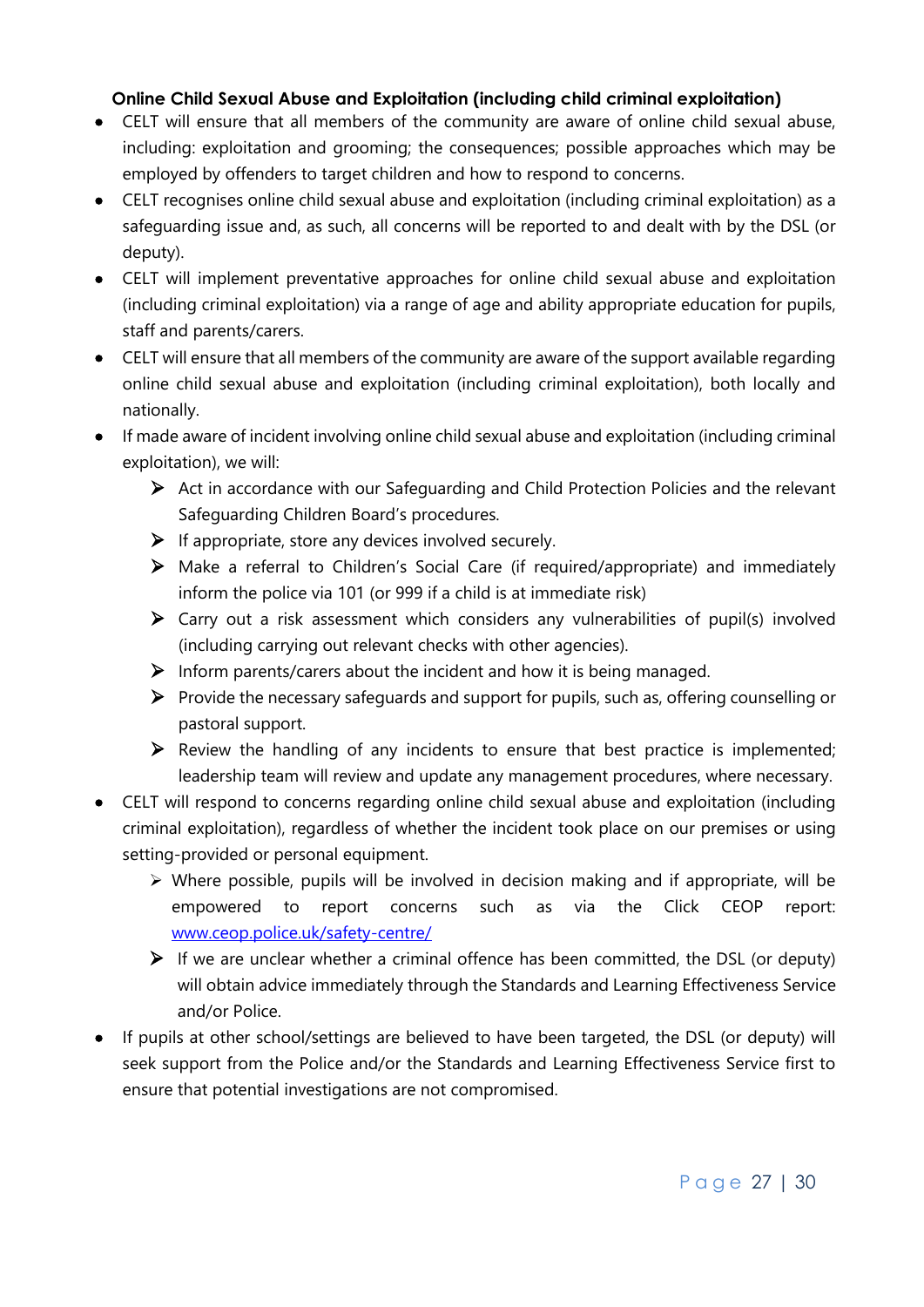#### **Indecent Images of Children (IIOC)**

- CELT will ensure that all members of the community are made aware of the possible consequences of accessing Indecent Images of Children (IIOC).
- We will respond to concerns regarding IIOC on our equipment and/or personal equipment, even if access took place off site.
- We will seek to prevent accidental access to IIOC by using an internet Service provider (ISP) which subscribes to the Internet Watch Foundation block list and by implementing appropriate filtering, firewalls and anti-spam software.
- If we are unclear if a criminal offence has been committed, the DSL (or deputy) will obtain advice immediately through the Police and/or the Standards and Learning Effectiveness Service.
- If made aware of IIOC, we will:
	- $\triangleright$  Act in accordance with our child protection policy and the relevant CELT Safeguarding Child Boards procedures.
	- $\triangleright$  Store any devices involved securely.
	- $\triangleright$  Immediately inform appropriate organisations, such as the Internet Watch Foundation (IWF), Surrey police or the LADO.
- If made aware that a member of staff or a learner has been inadvertently exposed to indecent images of children, we will:
	- $\triangleright$  Ensure that the DSL (or deputy DSL) is informed.
	- $\triangleright$  Ensure that the URLs (webpage addresses) which contain the suspect images are reported to the Internet Watch Foundation via [www.iwf.org.uk](https://www.iwf.org.uk/).
	- $\triangleright$  Ensure that any copies that exist of the image, for example in emails, are deleted.
	- $\triangleright$  Report concerns, as appropriate to parents and carers.
- If made aware that indecent images of children have been found on the setting provided devices, we will:
	- $\triangleright$  Ensure that the DSL (or deputy DSL) is informed.
	- $\triangleright$  Ensure that the URLs (webpage addresses) which contain the suspect images are reported to the Internet Watch Foundation via [www.iwf.org.uk](https://www.iwf.org.uk/).
	- $\triangleright$  Ensure that any copies that exist of the image, for example in emails, are deleted.
	- $\triangleright$  Inform the police via 101 (999 if there is an immediate risk of harm) and children's social services (as appropriate).
	- Only store copies of images (securely, where no one else has access to them and delete all other copies) at the request of the police only.
	- $\triangleright$  Report concerns, as appropriate to parents and carers.
- If made aware that a member of staff is in possession of indecent images of children on setting provided devices, we will:
	- $\triangleright$  Ensure that the Headteacher is informed in line with our managing allegations against staff policy.
	- Inform the Local Authority Designated Officer (LADO) and other relevant organisations in accordance with our managing allegations against staff policy.
	- Quarantine any devices until police advice has been sought.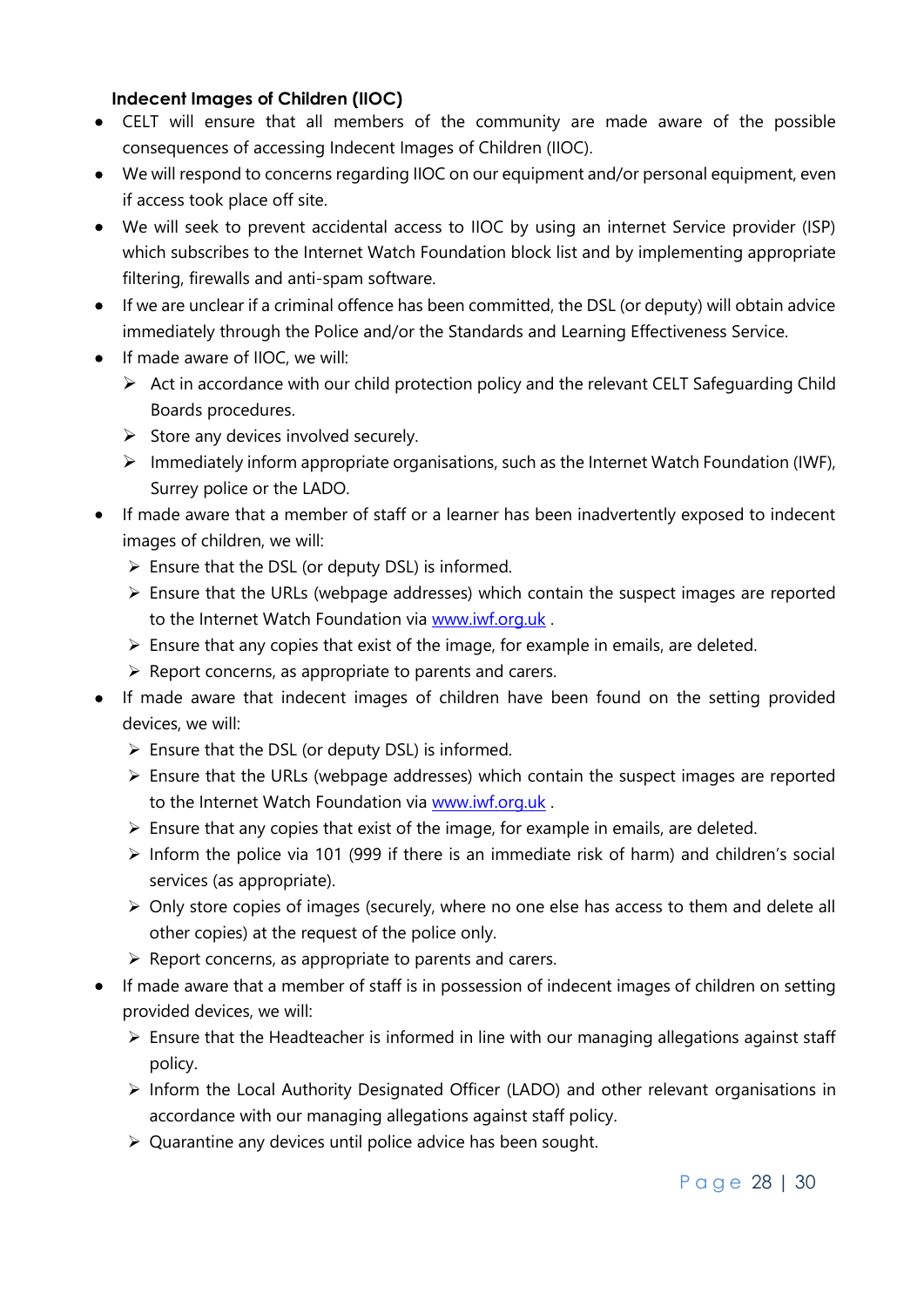#### **Cyberbullying**

Cyberbullying, along with all other forms of bullying, will not be tolerated at CELT.

#### **Online Hate**

- Online hate content, directed towards or posted by, specific members of the community will not be tolerated at CELT and will be responded to in line with existing policies, including antibullying and behaviour.
- All members of the community will be advised to report online hate in accordance with relevant policies and procedures.
- The Police will be contacted if a criminal offence is suspected.
- If we are unclear on how to respond, or whether a criminal offence has been committed, the DSL (or deputy DSL) will obtain advice through the Standards and Learning Effectiveness Service and/or Surrey Police.

#### **Online Radicalisation and Extremism**

- CELT will take all reasonable precautions to ensure that pupils and staff are safe from terrorist and extremist material when accessing the Internet on site.
- If we are concerned that a child or parent/carer may be at risk of radicalisation online, the DSL (or deputy DSL) will be informed immediately, and action will be taken in line with our Child Protection Policy.
- If we are concerned that a member of staff may be at risk of radicalisation online, the Headteacher/Leadership Team will be informed immediately, and action will be taken in line with the appropriate Safeguarding policies.

#### **Illegal incidents Flowchart**

If there is any suspicion that the web site(s) concerned may contain child abuse images, or if there is any other suspected illegal activity, refer to the right-hand side of this Flowchart for responding to online safety incidents and report immediately to the Police.